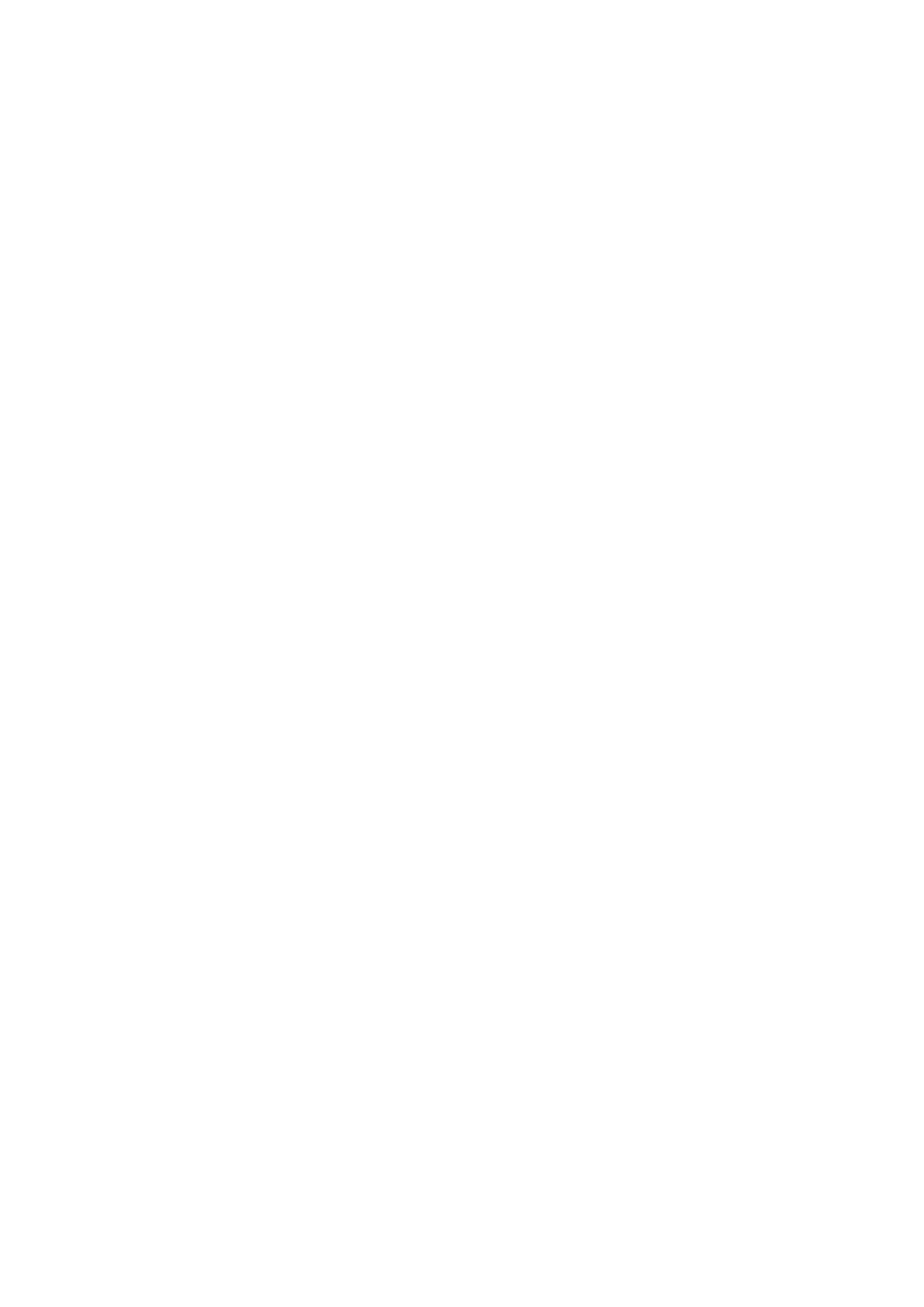*Page Intentionally Left Blank*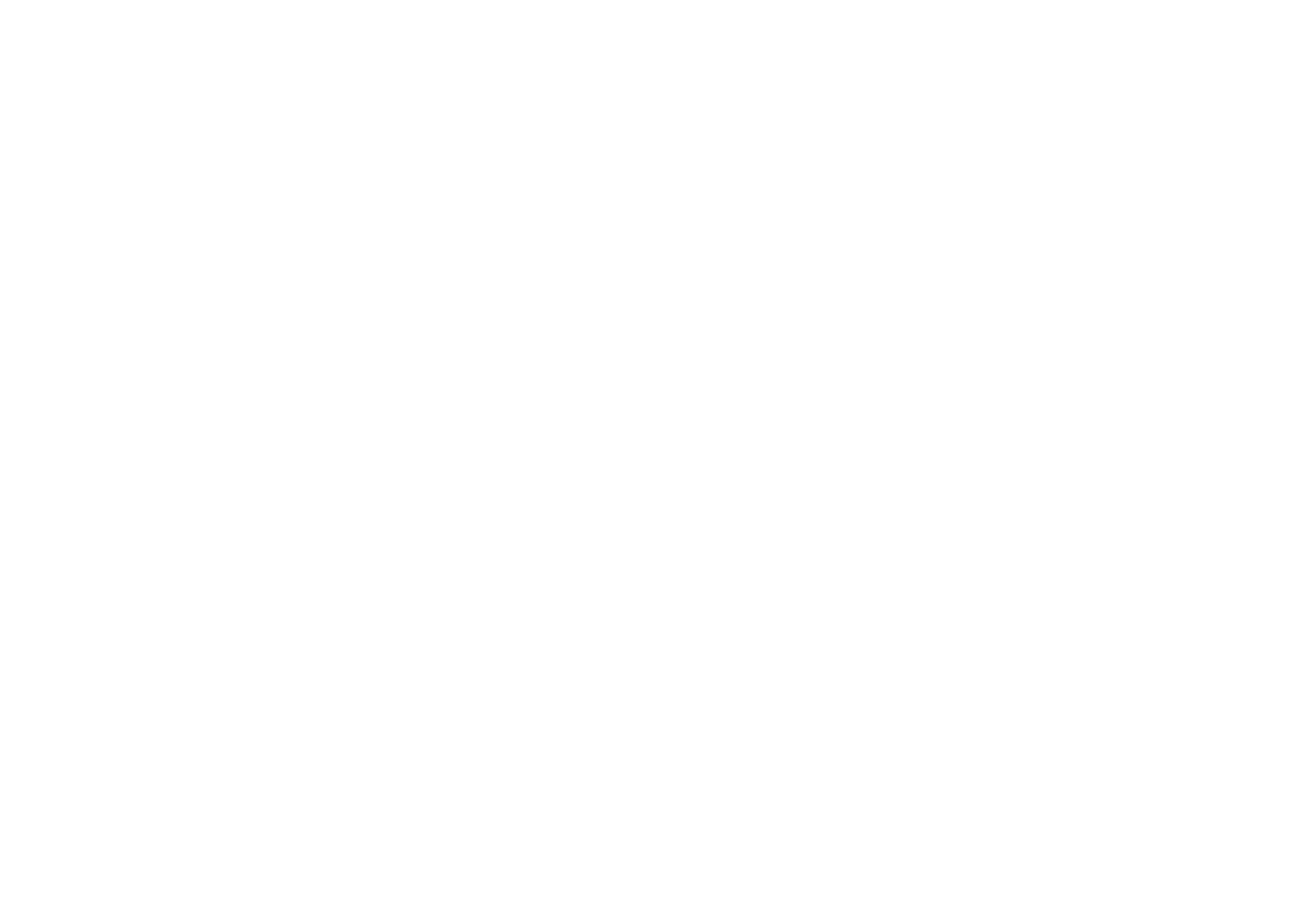# **APPENDIX 1A – WETLANDS, LAKES, RIVERS AND THEIR MARGINS**

### **Refer Rules A2.3 and C2.2.41 J.**

<span id="page-4-0"></span>

| <b>Ref No</b>  | <b>Name</b>                                    | Location                   | <b>Map Grid Reference</b> | Category      | <b>Planning Map</b> |
|----------------|------------------------------------------------|----------------------------|---------------------------|---------------|---------------------|
| W1             | Lake Kaikokopu and the Kaikokopu Stream        | Himatangi Beach            | S24 024 896               | <b>QEII A</b> | 18 and 40           |
|                | [PC65]                                         |                            |                           |               |                     |
| W <sub>2</sub> | Karere Lagoon                                  | Karere Road                | S24 245 860               | A             | 19                  |
| W <sub>3</sub> | <b>Tangimoana Dump Dunes and Fernbird Area</b> | Tangimoana Beach Road      | S <sub>24</sub> 993 977   | A             | 14                  |
|                | [DELETED PC65]                                 |                            |                           |               |                     |
| W4             | Lake Omanuka                                   | North of Omanuka Road      | S24 076 948               | A             | 14                  |
| W5             | Edwards Lagoon                                 | Oroua Road                 | S <sub>24</sub> 232 967   | <b>QEII A</b> | 15                  |
| W6             | Boss Lake                                      | New Lake Omanuka           | S24 045 959               | B             | 14                  |
| W7             | Hamilton's Bend Lagoon                         | Hamilton's Line            | S24 215 843               | B             | 19                  |
| W8             | Voss Lagoon                                    | Hamilton's Line            | S24 217 850               | B             | 19                  |
| W9             | Willow Island                                  | Karere Road                | S24 253 860               | B             | 19                  |
| W10            | Shaw's Lake                                    | North of Campion Road      | S23 100 023               | B             | 14                  |
| W11            | <b>Foxtangi Dunes</b>                          | (South of Himatangi Beach) | S24 992 893               | B             | 18                  |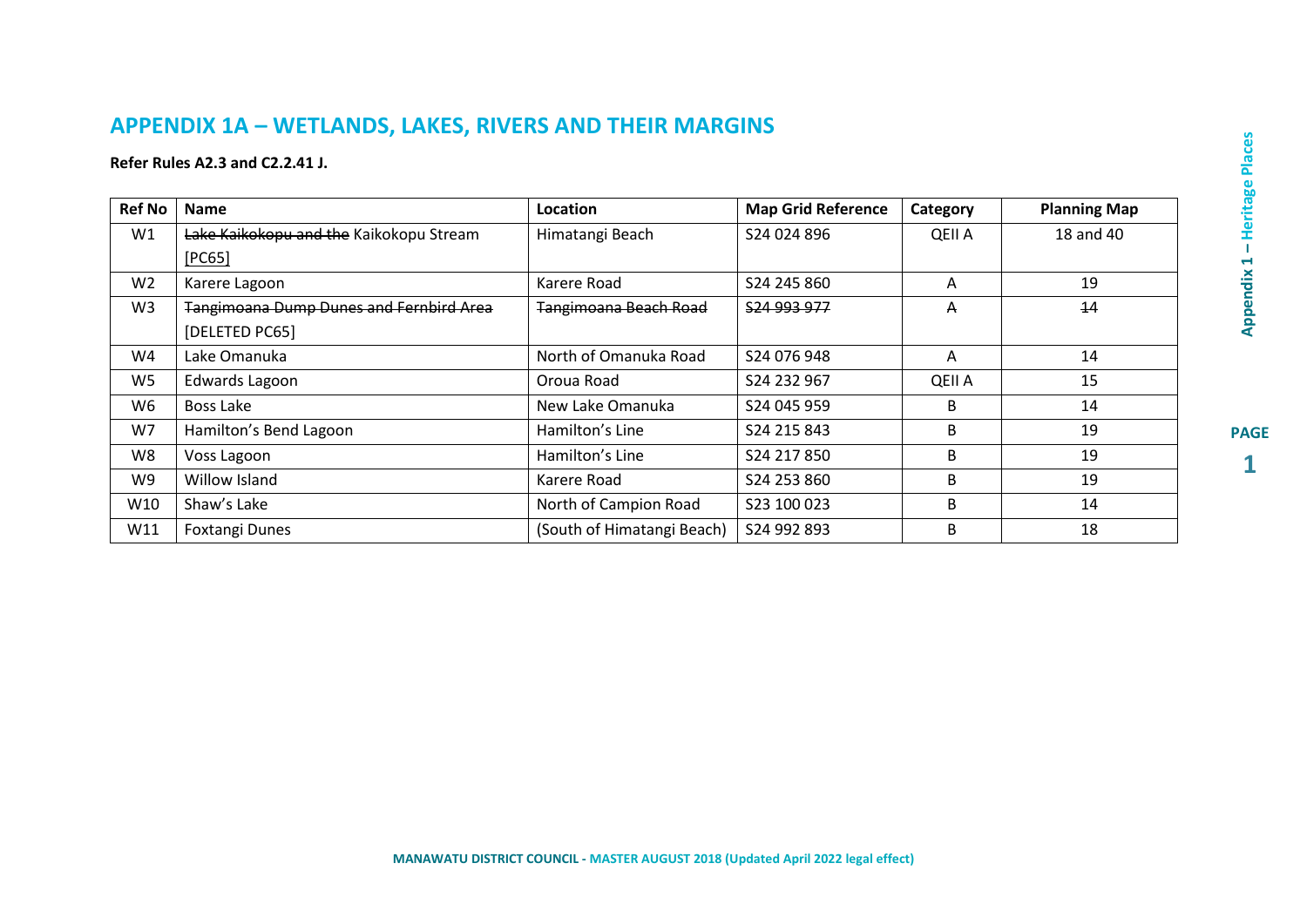### Supplementary List

- 1) South Conspicuous Road Wetlands. T22 632 364 and 627 367.
- 
- 5) North Raumai T23 464 075. 6) Lake Road S24 042 908.
- 7) Raumai Swamp Oxbow T23 466 067. 8) Taikorea Road S24 131 900.
- 9) South East Mangawhata Oxbow S24 183 869. 10) East Hokerua Trig S24 238 977.
- 11) Tangimoana Road S24 054 990. 12) Tangimoana Forest S24 026 916.
- 13) North Highden Oxbow S24 225 005. 14) Wylies Road S24 039 876.
- 15) South Highway 56 S24 100 854. 16) North Lake Kaikokopu S24 024 908.
- 
- 19) Tangimoana Forest S24 015 970. 20) Valley Road T23 436 076.
- 
- **PAGE**
	-
	- 27) Tangimoana Road S24 037 980. 28) Downs Road S24 088 894.
	- 29) East Tangimoana Oxbow S24 016 987. 30) Eden Park Oxbow S24 232 850.
	-
	-
	- 33) Lockwood Road S14 208 900.<br>35) South Taylor Road Lagoon S23 083 045. 36) South Highway 56 S24 085 860. 35) South Taylor Road Lagoon S23 083 045.
	- 37) Tangimoana Forest S24 035 953. 38) Haynes Line T23 380 177.
	- 39) Pukemarama Lagoon S24 075 985. 40) South Highway 56 S24 095 859.
	-
	- 43) Broadlands Wetland, Awahou South Road, T23 467 032.
- 2) Main Drain Road S24 166 888..
- 3) Jackeytown Road S24 222 866. 4) Southwest Edwards Lagoon S24 223 965
	-
	-
	-
	-
	-
	-
- 17) South No.1 Line Oxbow S24 225 877. 1890 1890 1890 East PukePuke Lagoon S24 083 942. [DELETED PC65]
	-
- 21) Bainesse Road S24 134 893. 22) Tangimoana Forest S24 015 933.
- 23) Cole Road S24 070 959. 24) Midland Road T23 426 059.
- 25) Whale Road S24 070 959. 26) Tangimoana Forest S24 023 914.
	-
	-
- 31) Sandon Road S23 250 063. 32) South Himatangi Beach S24 017 885.
	-
	-
	-
	-
- 41) Highden Oxbow S24 220 999. 42) South Highway 56 S24 094 864.

 $\overline{2}$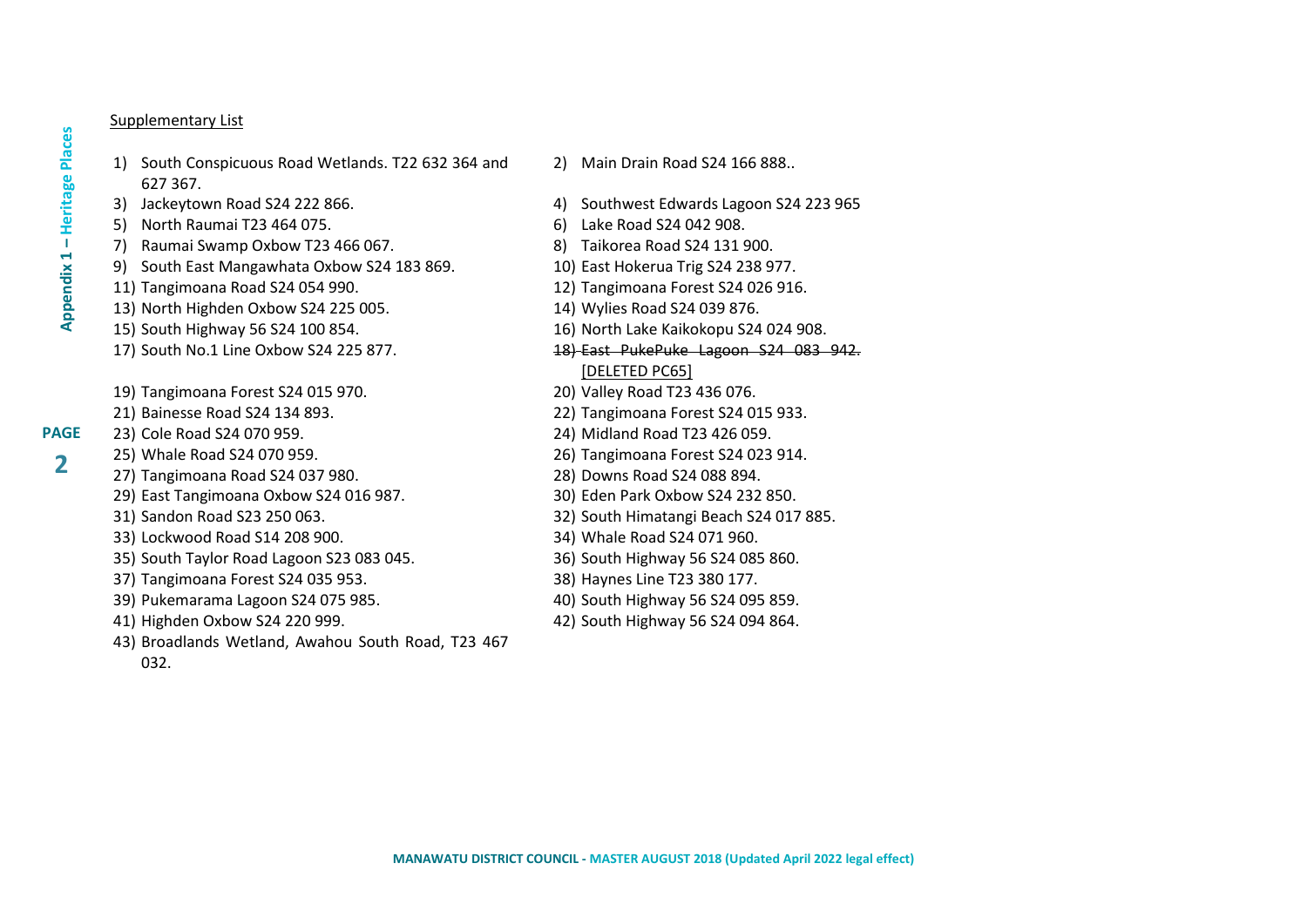# **PAGE 3**

# **APPENDIX 1B – SIGNIFICANT AREAS OF INDIGENOUS FOREST/VEGETATION (EXCLUDING RESERVES)**

### **Refer Rules A2.3 and C2.4.1 J)**

| Key: | Protected under QEII Trust Open Space Covenant = QEII |
|------|-------------------------------------------------------|
|      | Manawatu District Reserves Act Covenant = RAC         |

<span id="page-6-0"></span>

| Ref<br>No.      | Name                                               | Location                                       | Map Grid Reference      | Category      | Planning<br>Map |
|-----------------|----------------------------------------------------|------------------------------------------------|-------------------------|---------------|-----------------|
| SA1             | Te Rakehou Bush                                    | Sandon Road                                    | S23 230 084             | A             | 10              |
| SA <sub>2</sub> | <b>Midland Road Bush</b>                           | Midland Road                                   | T23 439 055             | A             | 16              |
| SA3             | The Retreat                                        | No1 Line / Pohangina Valley East<br>Road       | T23 508 11              | A             | 12              |
| SA4             | Whariki Bush                                       | Lagoon Road                                    | T22 595 492             | A             | $\overline{2}$  |
| SA <sub>5</sub> | Rewarewa West Covenant                             | Mangarere Road                                 | T22 548 459             | A             | 4               |
| SA6             | Pakaitui Stream Bush A & B                         | Waipuru Road                                   | T22 475 396 and 461 399 | A             | $3$ and $4$     |
| SA7             | Ederdale Bush                                      | Rangiwahia Road                                | T22 511 305             | A             | 8               |
| SA8             | Hinau Bush                                         | Mangamako Road                                 | T22 535 422             | A             | 4               |
| SA9             | Ngarimu Bush                                       | Ruahine Road, Pemberton                        | T22 560 400             | A             | 4               |
| <b>SA10</b>     | Mangoira / Oroua Confluence Bush [DELETED<br>PC65] | Nix's Road                                     | T <sub>22</sub> 580 378 | $\mathbf{A}$  | $\overline{4}$  |
| <b>SA11</b>     | Waituna Valley Road Bush                           | Waituna Valley Road                            | T23 370 273 and 370 276 | A             | $\overline{7}$  |
| <b>SA12</b>     | Paranui Stream Bush                                | Oroua Valley Road                              | T23 535 280             | A             | 8               |
| <b>SA13</b>     | Legg Estate Bush                                   | <b>Bainesse Road</b>                           | S24 120 874             | A             | 18              |
| <b>SA14</b>     | Moar Property                                      | Pohangina Township - Kahikatea<br><b>Trees</b> | T23 482 113             | B             | 12 and 45       |
| <b>SA15</b>     | <b>Luttrell Property</b>                           | Pohangina Township - Kahikatea<br><b>Trees</b> | T23 477 108             | B             | 45              |
| SA16            | <b>Viles Property</b>                              | Rangiwahia Road, Pemberton                     | T22 560 460             | <b>QEII B</b> | 4               |
| <b>SA17</b>     | <b>Sinclair Property</b>                           | Waituna West                                   | T23 354 263             | B             | $\overline{7}$  |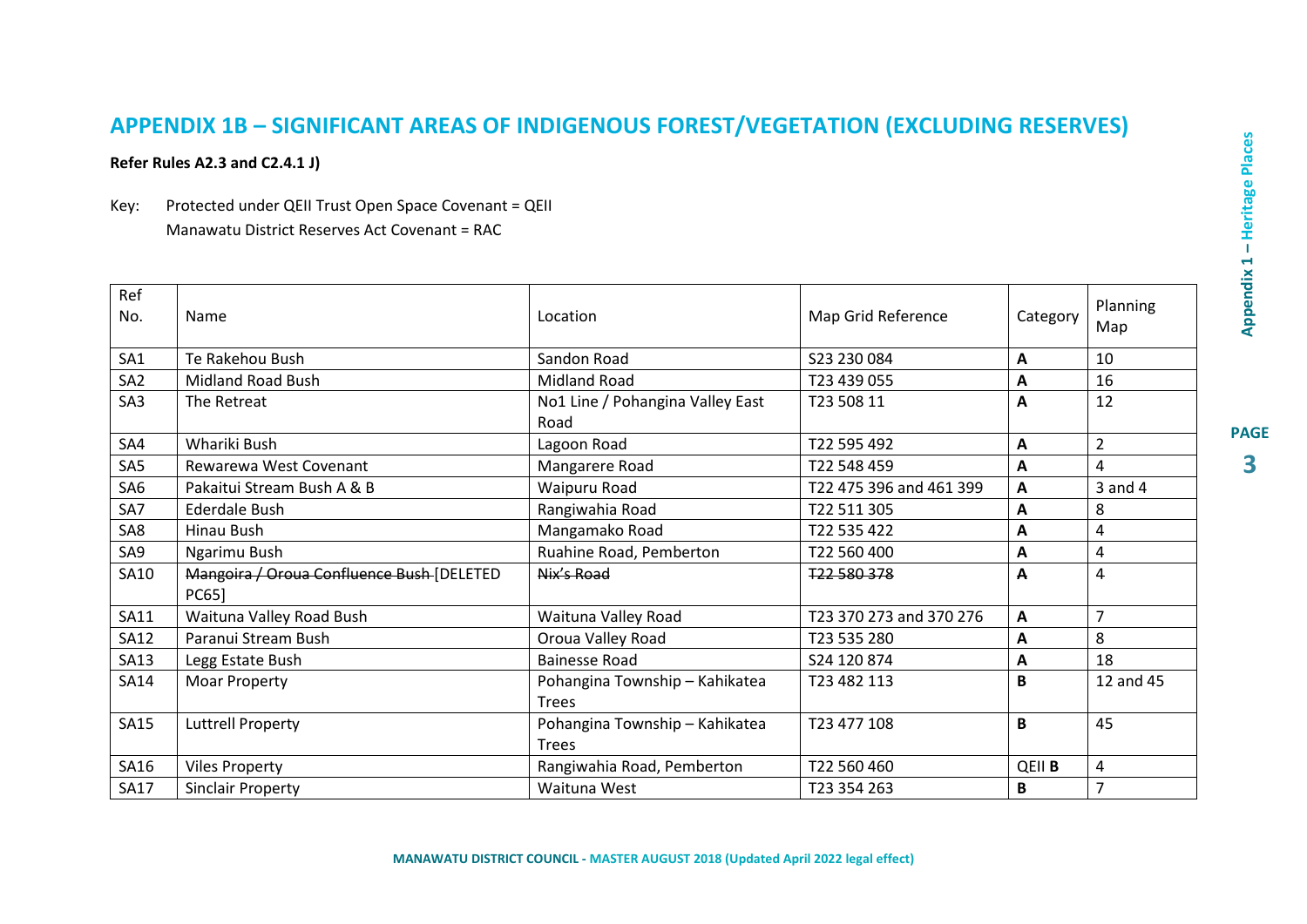| Ref<br>No.  | Name                                   | Location                      | Map Grid Reference      | Category         | Planning<br>Map         |
|-------------|----------------------------------------|-------------------------------|-------------------------|------------------|-------------------------|
| <b>SA18</b> | <b>Highden Property</b>                | Green Road                    | S24 218 993             | RAC <sub>B</sub> | 15                      |
| <b>SA19</b> | Chubb Property                         | Tangimoana Road               | S23 111 088             | <b>RACB</b>      | 10                      |
| <b>SA20</b> | <b>Gee-Taylor Property</b>             | Tokorangi Road                | S23 226 203             | RAC <sub>B</sub> | 6                       |
| SA21        | Southern Pastoral Property             | Pohangina Valley West Road    | T23 548 183             | RAC <sub>B</sub> | 12                      |
| <b>SA22</b> | <b>Eames Property</b>                  | Pohangina Valley West Road    | T23 578 235             | RAC <sub>B</sub> | 8                       |
| <b>SA23</b> | <b>Clausen Property</b>                | Lockwood Road                 | S24 220 899             | <b>QEII B</b>    | 19                      |
| <b>SA24</b> | <b>G H Dear Trust</b>                  | Cole Road / Taipo Road        | S24 186 993 and S24 187 | Qell <b>B</b>    | 15                      |
|             |                                        |                               | 998                     |                  |                         |
| <b>SA25</b> | Durie's Bush                           | Cameron's Line                | S23 284 030             | Qell <b>B</b>    | 15                      |
| <b>SA26</b> | Ngaioiti                               | Ngaio Road / Mingaroa Road    | S23 167 117             | Qell <b>B</b>    | 10                      |
| <b>SA27</b> | Hogan's Covenant                       | Lethbridge Road               | S23 264 105             | Qell <b>B</b>    | 11                      |
| <b>SA28</b> | Wilson's Bush                          | Mingaroa Road                 | S23 182 122             | Qell <b>B</b>    | 10                      |
| <b>SA29</b> | Cousin's Bush                          | Taonui Road                   | T23 408 115             | Qell <b>B</b>    | 12                      |
| <b>SA30</b> | Gandar's Bush                          | Taonui Road                   | T23 400 118             | Qell <b>B</b>    | 12                      |
| SA31        | <b>Wilson's Covenant</b>               | Mt Stewart-Halcombe Road      | S23 197 127             | B                | 10                      |
| <b>SA32</b> | Rangitawa                              | Pryces Line                   | S23 193 202             | Qell <b>B</b>    | 6                       |
| <b>SA33</b> | <b>Williamsons Covenant</b>            | <b>Williamson Road East</b>   | T23 360 248             | B                | $\overline{7}$          |
| <b>SA34</b> | <b>Whites Covenant</b>                 | <b>Coulters Line</b>          | T23 446 174             | Qell <b>B</b>    | 12                      |
| <b>SA35</b> | <b>Bird's Covenant</b>                 | <b>Junction Road North</b>    | T23 450 282             | Qell             | $\overline{7}$          |
| <b>SA36</b> | <b>Wilson's Covenants</b>              | Peterson's Road / Table Flat  | T22 666 336 and 664 339 | Qell <b>B</b>    | 5                       |
| <b>SA37</b> | <b>Hopkins Property [DELETED PC65]</b> | Main South Road, Apiti        | T22 605 364             | QEHB             | $\overline{\mathbf{4}}$ |
| <b>SA38</b> | <b>McGrath Covenant</b>                | State Highway 54, Rewa        | T22 357 344             | <b>QEII B</b>    | $\overline{3}$          |
| SA39        | <b>Shannon Covenant</b>                | Lethbridge Road / Makino Road | S23 290 097             | <b>QEII B</b>    | 11                      |
| <b>SA40</b> | Nitschke's Bush [DELETED PC65]         | <b>Dunolly Road</b>           | S23 312 224             | В                | $\boldsymbol{6}$        |
| SA41        | Mangamako Gorge [DELETED PC65]         | Sandon Block Road             | T <sub>22</sub> 405 420 | В                | $\overline{\mathbf{3}}$ |
| <b>SA42</b> | <b>Whitelock Covenant</b>              | Colyton Road                  | T23 398 023             | <b>QEII B</b>    | 16                      |
| <b>SA43</b> | <b>Blackley Covenant</b>               | Nitschke Road                 | T23 315 236             | <b>QEII B</b>    | $\overline{7}$          |
| <b>SA44</b> | <b>Henson Covenant</b>                 | Gorge Road                    | T22 528 347             | <b>QEII B</b>    | $\pmb{4}$               |
| <b>SA45</b> | Newcombe Covenant                      | Mangapipi Road                | T22 372 335             | <b>QEII B</b>    | 3                       |
|             |                                        |                               |                         |                  |                         |

**PAGE**  $\overline{\mathbf{4}}$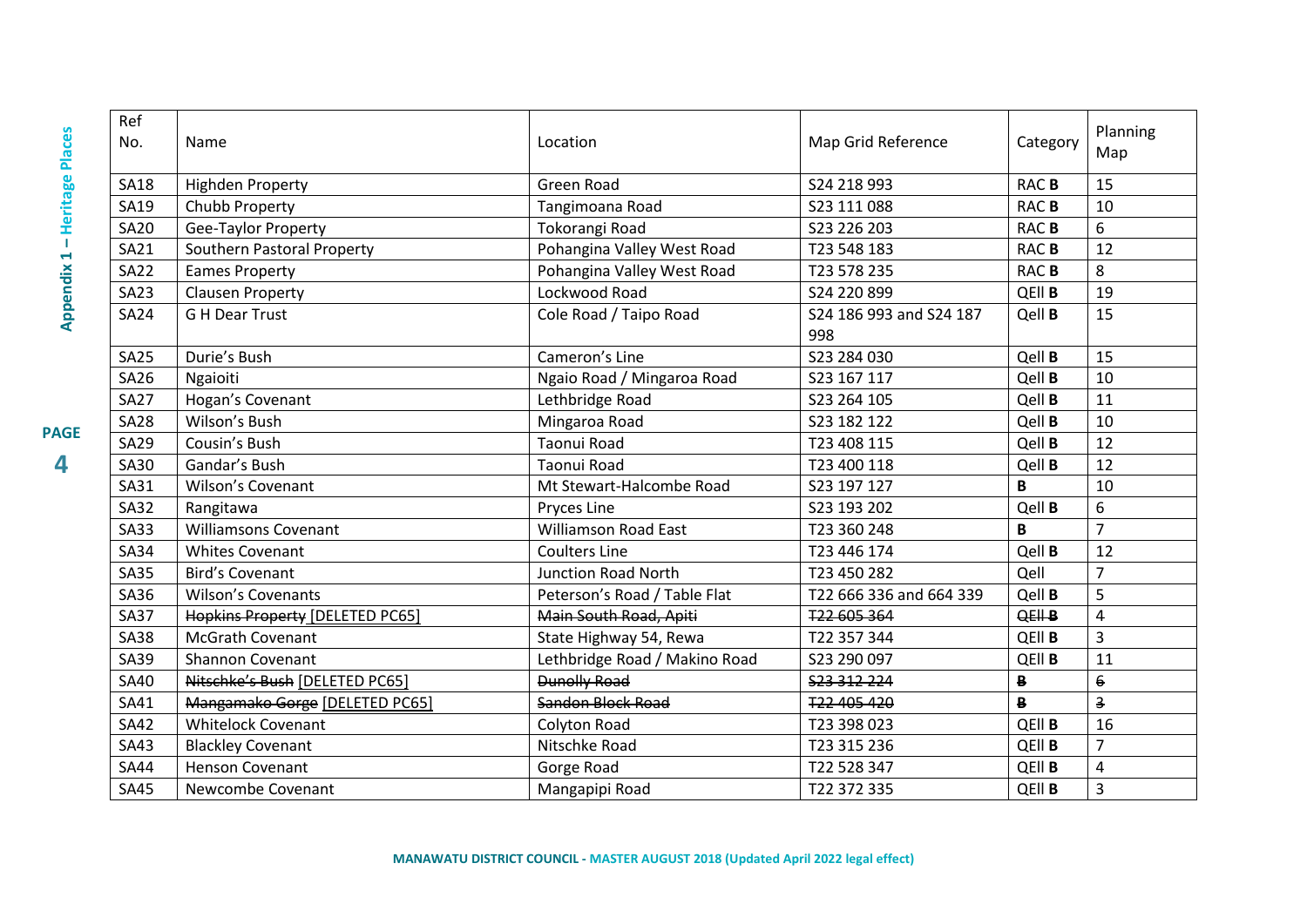| Ref<br>No. | Name              | Location     | Map Grid Reference | Category      | Planning<br>Map |
|------------|-------------------|--------------|--------------------|---------------|-----------------|
| SA46       | McKean's Covenant | Renfrew Road | T22 636 432        | <b>QEII B</b> | ٠               |

Supplementary List Kawhatau Junction Forest T22 624 473 South Conspicuous Road Bush T22 625 365 Mangawharariki River Bush T22 565 495

**PAGE**

**5**

**– Heritage Places**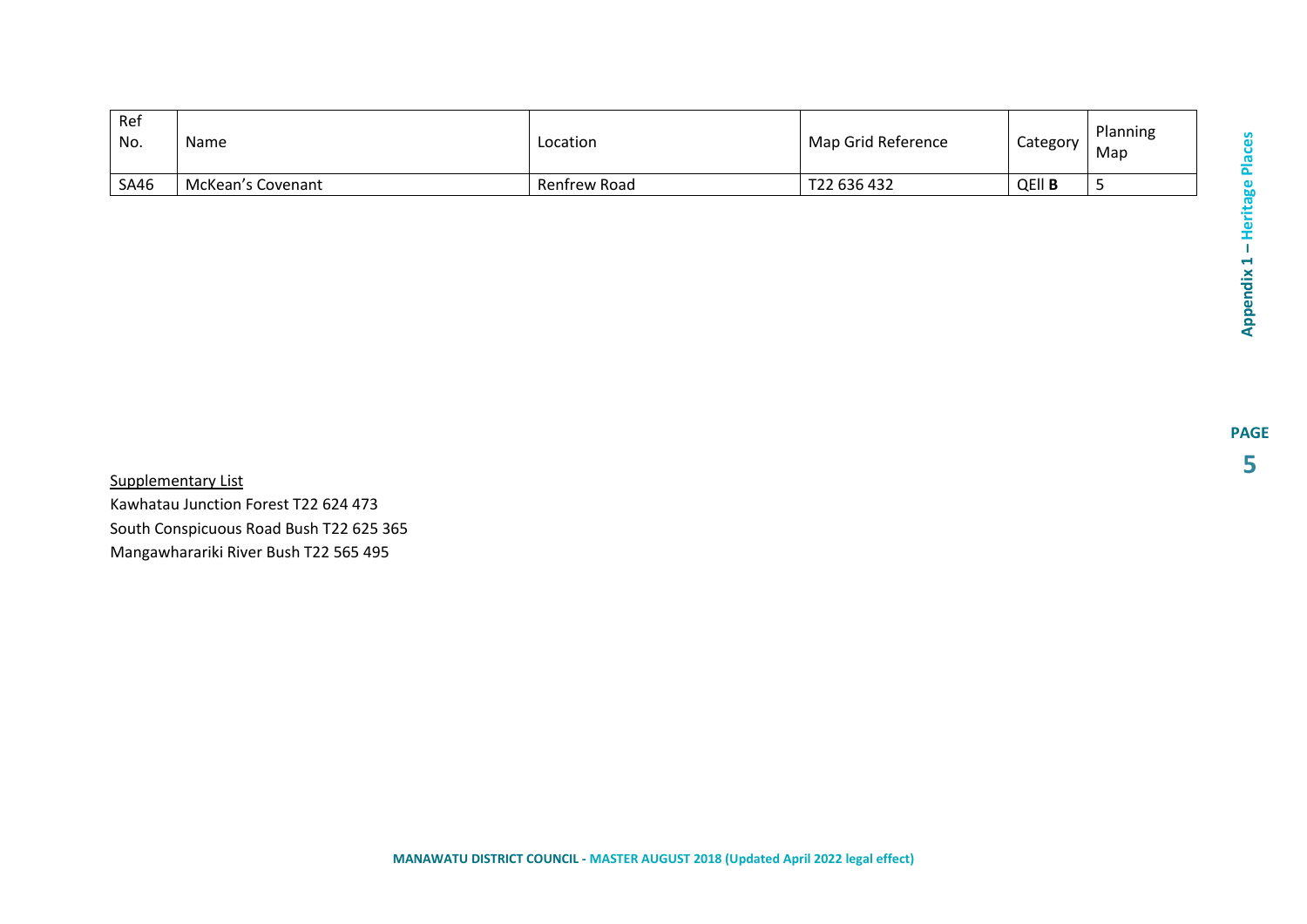# **APPENDIX 1C – OUTSTANDING NATURAL FEATURES [DELETED PC65]**

Refer Rule A2.3

OF1) Concretion Terrace, Peka Road, T22 471 475 A (Planning Map 1)

<span id="page-9-0"></span>OF2) Glow Worm Caves – Limestone Road, Apiti T22 668 323 QEll B (Planning Map 9) [DELETED PC65]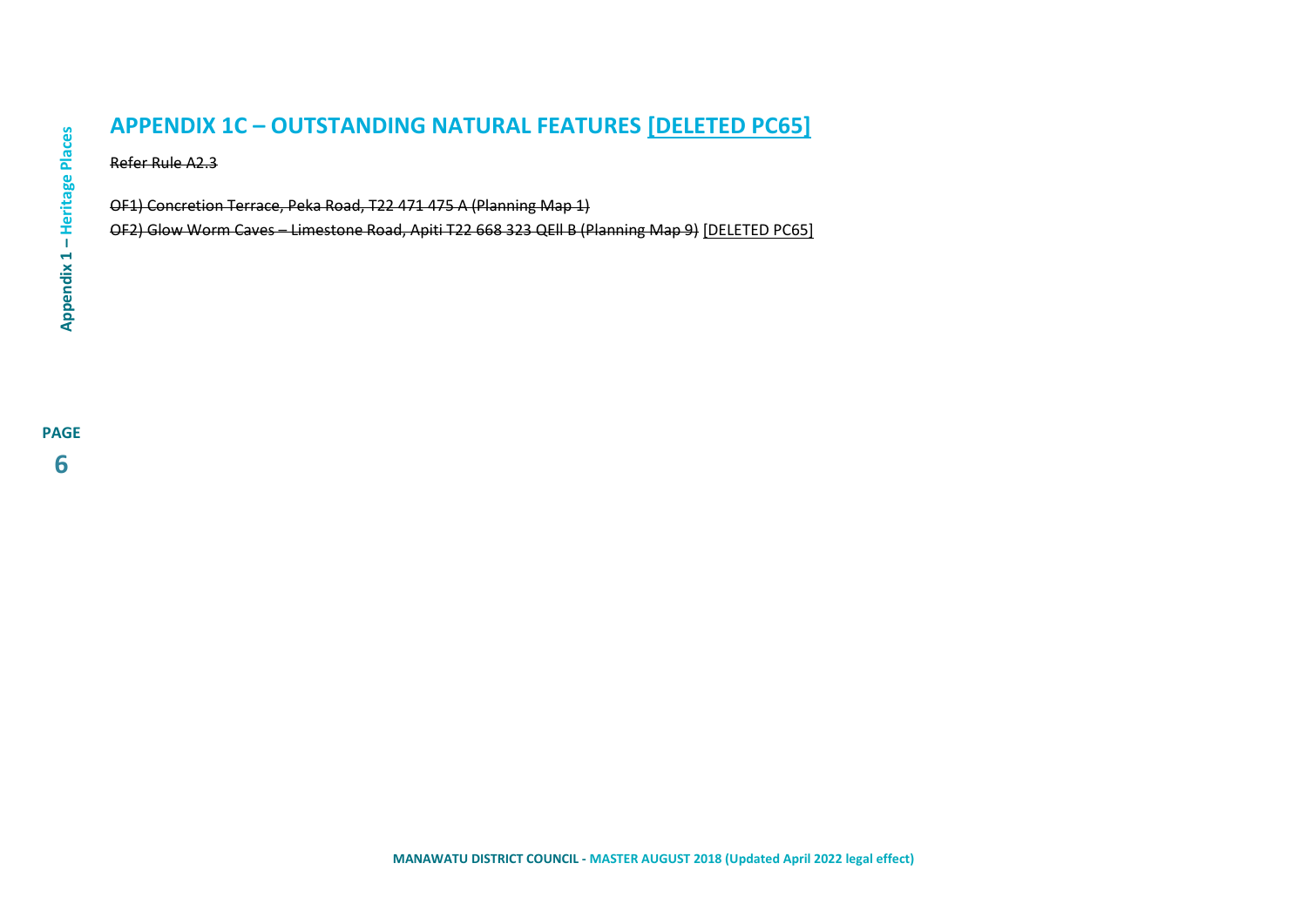# **APPENDIX 1D – TREES WITH HERITAGE VALUE**

### **Refer Rule A2.3**

NB: Many trees located on reserves make a significant contribution to the neighbourhood in which they are located, but are not listed here due to their number and since protection is already conferred by reserve status.

<span id="page-10-1"></span><span id="page-10-0"></span>

| 1)  | <b>7 Pines Court, Feilding</b>                  | Titoki (Alectryon Excelsus), Planted by Arthur or Edith Halcombe, Circa 1880's                        | <b>Planning Map 33</b> | 습           |
|-----|-------------------------------------------------|-------------------------------------------------------------------------------------------------------|------------------------|-------------|
| 2)  | <b>28 Kimbolton Road</b>                        | California Big Tree, (Sequoiadendron Giganteum), planted by Arthur or Edith Halcombe, Circa<br>1870's | <b>Planning Map 33</b> | Appe        |
| 3)  | <b>306 Kimbolton Road</b>                       | <b>North Island Rata, (Metrosideros Robusta)</b>                                                      | <b>Planning Map 32</b> |             |
| 4)  | <b>3 Ranfurly Road</b>                          | <b>English Oak, (Quercus Robur)</b>                                                                   | <b>Planning Map 29</b> |             |
| 5)  | <b>30 Kimbolton Road</b>                        | <b>Weeping Elm, (Ulmus Gladra)</b>                                                                    | <b>Planning Map 33</b> |             |
| 6)  | <b>7 Pines Court, Feilding</b>                  | <b>Chinese Hawthorn, (Photinia Serrulata)</b>                                                         | <b>Planning Map 33</b> | <b>PAGE</b> |
| 7)  | <b>2 Pines Court, Feilding</b>                  | <b>Tasmanian Blackwood, (Acacia Melanoxylon)</b>                                                      | <b>Planning Map 33</b> | 7           |
| 8)  | <b>19 Pharazyn Street</b>                       | <b>English Oak (2), (Quercus Robur)</b>                                                               | <b>Planning Map 32</b> |             |
| 9)  | Kakariki Road                                   | <b>Golden Totara</b>                                                                                  | <b>Planning Map 10</b> |             |
| 10) | <b>28 Kimbolton Road</b>                        | <b>Magnolia Grandiflora</b>                                                                           | <b>Planning Map 33</b> |             |
| 11) | <b>SH54 (Former Waituna West)</b><br>Hall site) | <b>Magnolia Campbellii</b>                                                                            | <b>Planning Map 43</b> |             |
| 12) | No.1 Line, Cloverlea (Lot 1<br><b>DP62557)</b>  | Group of four Chestnut Trees, (Aesculus Hippocastanum) and two Oak Trees, (Quercus Robur)             | <b>Planning Map 19</b> |             |
| 13) | <b>11 South Street, Feilding</b>                | <b>English Oak, (Quercus Robur) and Giant Redwood, (Sequoia Sempervirens)</b>                         | <b>Planning Map 33</b> |             |
| 14) | <b>Manfeild Park</b>                            | <b>English Oak, (Quercus Robur)</b>                                                                   | <b>Planning Map 33</b> |             |
| 15) | 54 Roots Street [PC51]                          | <b>English Oak (2) (Quercus Robur)</b>                                                                | <b>Planning Map 11</b> |             |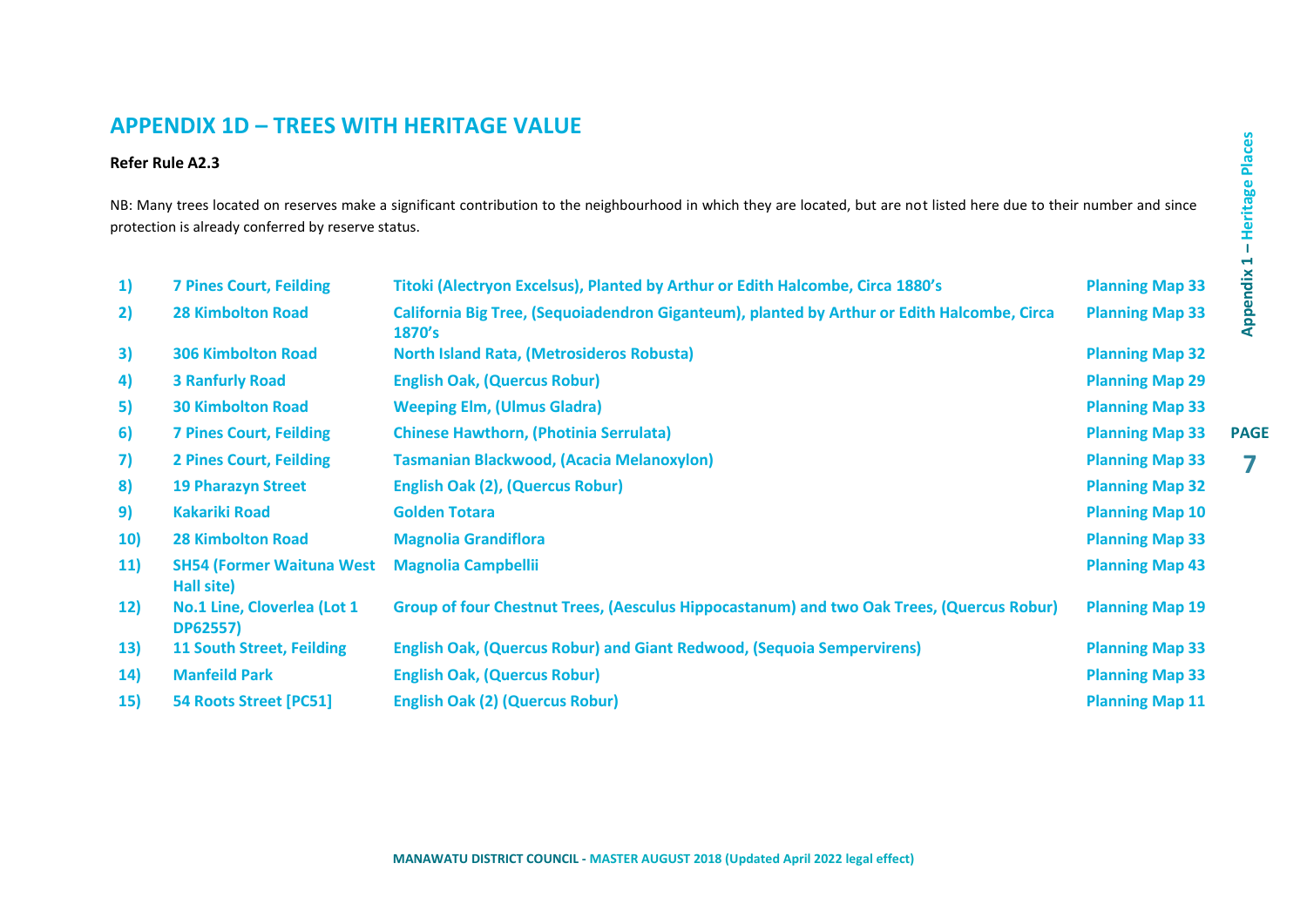# **APPENDIX 1E – BUILDINGS AND OBJECTS WITH HERITAGE VALUE**

**Refer Rule A2.3** 

### **COMMERCIAL BUILDINGS**

### **[DELETED PC46]**

### **OTHER TOWNSHIPS**

<span id="page-11-1"></span><span id="page-11-0"></span>

| <b>Ref</b> | <b>Name</b>                     | <b>Location</b>                         | <b>Legal Description</b>                              | <b>Category</b> | Feature                | <b>Planning</b> |
|------------|---------------------------------|-----------------------------------------|-------------------------------------------------------|-----------------|------------------------|-----------------|
| No.        |                                 |                                         |                                                       |                 | <b>Protected</b>       | <b>Map</b>      |
|            | <b>RB1</b> Old Glaxo Factory    | <b>Bunnythorpe</b>                      | Lots 1, 2, 7, 76 and Part Lots 8 & 9,<br><b>DP217</b> | B               | (Exterior Only)        | 37              |
|            | <b>RB2</b> Rongotea BNZ         | <b>Douglas Square</b>                   | <b>Section 171 DP 160</b>                             |                 | <b>Entire Building</b> | 38              |
|            | <b>RB3</b> Halcombe Hotel       | <b>Stanway Road / Willoughby Street</b> | Lots 293 and 294 DP 42                                |                 | <b>Entire Building</b> | 24              |
|            | <b>RB4</b> Halcombe Post Office | <b>Stanway Road / Willoughby Street</b> | <b>Lot 2 DP 81868</b>                                 |                 | <b>Entire Building</b> | 24              |
|            | <b>RB5</b> Apiti Bakehouse      | <b>Oroua Valley Road</b>                | <b>Sec 10 Town of Apiti</b>                           |                 | <b>Entire Building</b> | 21              |
|            | <b>RB6</b> Apiti Post Office    | <b>Oroua Valley Road / Makoura Road</b> | Sec 105 Town of Apiti                                 |                 | <b>Entire Building</b> | 21              |
|            | <b>RB7</b> Rongotea Post Office | <b>Douglas Square</b>                   | Lot 1 DP 81870                                        |                 | <b>Entire Building</b> | 38              |
|            | <b>RB8</b> Kimbolton BNZ        | <b>Kimbolton Road</b>                   | Lot 15 DP 650                                         |                 | <b>Entire Building</b> | 22              |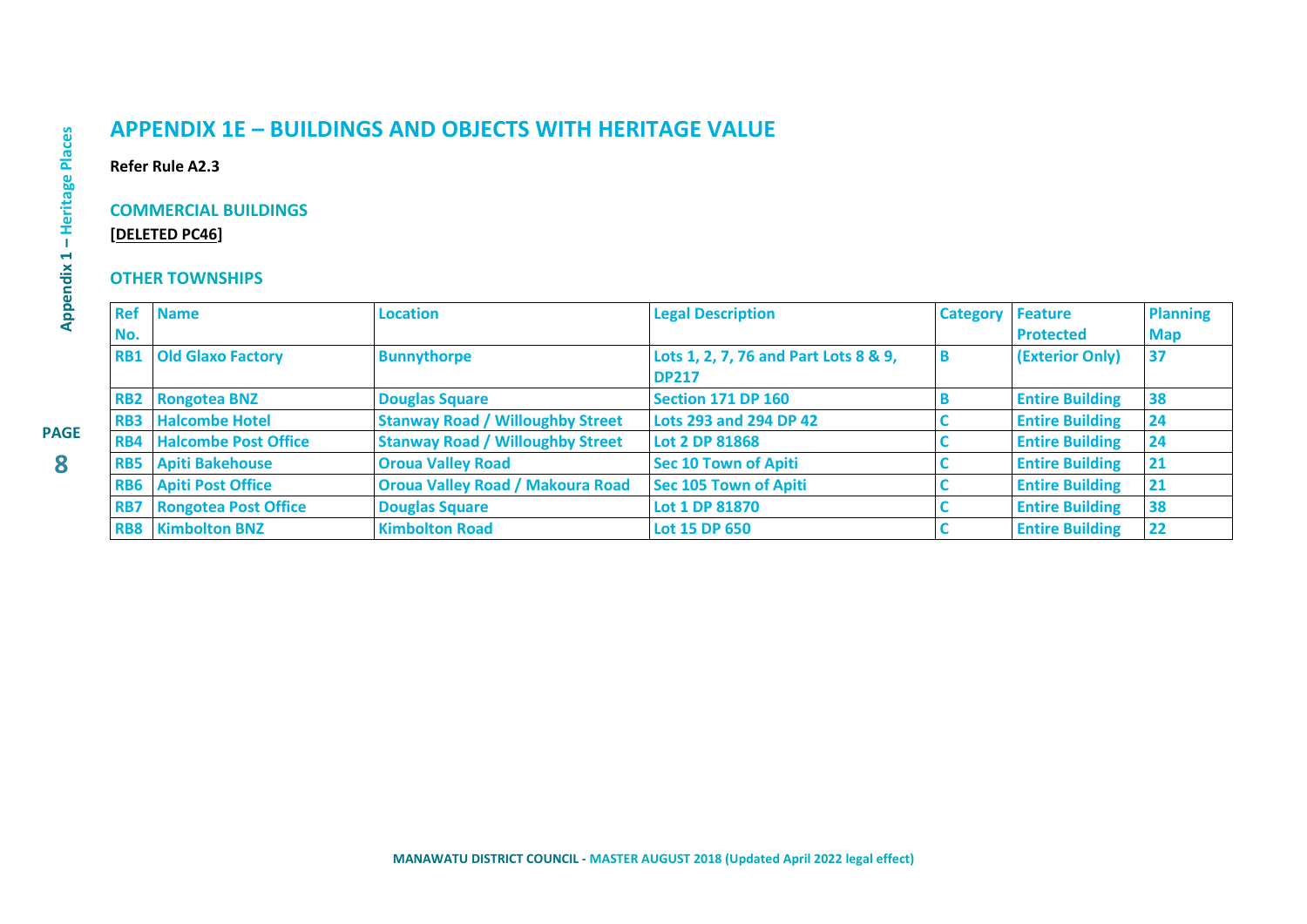### **HOUSES**

<span id="page-12-0"></span>

| <b>Ref</b><br>No. | <b>Name</b>       | <b>Location</b>                    | <b>Legal Description</b>                        | <b>Category Feature Protected</b> | <b>Planning</b><br><b>Map</b> | bn           |
|-------------------|-------------------|------------------------------------|-------------------------------------------------|-----------------------------------|-------------------------------|--------------|
| H1                |                   | <b>28 Camden Street</b>            | <b>Lot 4 DP 4395</b>                            | <b>Entire Building</b>            | 29                            |              |
| H <sub>2</sub>    | "Mahoe"           | <b>171 South Street</b>            | Pt Lot 1 DP 14327                               | <b>Entire Building</b>            | 34 and 35                     |              |
| H3                | "The Pines"       | <b>7 Pines Court</b>               | <b>Flat 2 DP 55638</b>                          | <b>Entire Building</b>            | 33                            |              |
| H <sub>4</sub>    | "Awatea"          | <b>Pharazyn Street</b>             | <b>Pt Lot 73 DP 20</b>                          | <b>Entire Building</b>            | 32                            | ㅎ            |
| <b>H5</b>         | "Mountfort House" | <b>52 East Street</b>              | Lot 9 DP 14389                                  | <b>Entire Building</b>            | <b>30 and 34</b>              | ω            |
| <b>H6</b>         |                   | No's 9, 11, 13 & 15 Beattie Street | Lots $1 - 4$ DP 4551                            | <b>Entire Buildings</b>           | <b>30 and 31</b>              | $\mathbf{a}$ |
| <b>H7</b>         |                   | <b>63 Makino Road</b>              | Lot 1 DP 55572                                  | <b>Entire Building</b>            | <b>27 and 28</b>              |              |
| <b>H8</b>         |                   | <b>4 Highfield Road</b>            | <b>Lot 2 DP 40686</b>                           | <b>Entire Building</b>            | 29                            |              |
| H9                | "Midcalder"       | <b>334 Kimbolton Road</b>          | <b>Lot 2 DP 68449</b>                           | <b>Entire Building</b>            | 32                            |              |
| <b>H10</b>        |                   | <b>24 Hobson Street</b>            | <b>Lot 3 DP 2979</b>                            | <b>Entire Building</b>            | 30                            |              |
| H <sub>11</sub>   | "Kaingara"        | <b>320 Kimbolton Road</b>          | Lot 11 DP 56867, Lots 2 & 3 DP 46971            | <b>Entire Building</b>            | 32                            | <b>PAGE</b>  |
| H <sub>12</sub>   | "Broxt"           | <b>185 West Street</b>             | Lot 1 DP 45623                                  | <b>Entire Building</b>            | 27                            | 9            |
| <b>H13</b>        | "Woodlands"       | <b>17 Sherwill Street</b>          | <b>Lot 2 DP 50189</b>                           | <b>Entire Building</b>            | 28                            |              |
| <b>H14</b>        |                   | <b>135 Makino Road</b>             | Lot 5 DP 46962                                  | <b>Entire Building</b>            | 28                            |              |
| <b>H15</b>        |                   | <b>160 Lethbridge Street</b>       | Lot 5 DP 43037, Lot 3 DP 45276, Lot 12 DP 50425 | <b>Entire Building</b>            | 26                            |              |
| H <sub>16</sub>   |                   | <b>390 Kimbolton Road</b>          | <b>Lot 2 DP 76085</b>                           | <b>Entire Building</b>            | 30                            |              |

aces **– Heritage Places** ಀೣ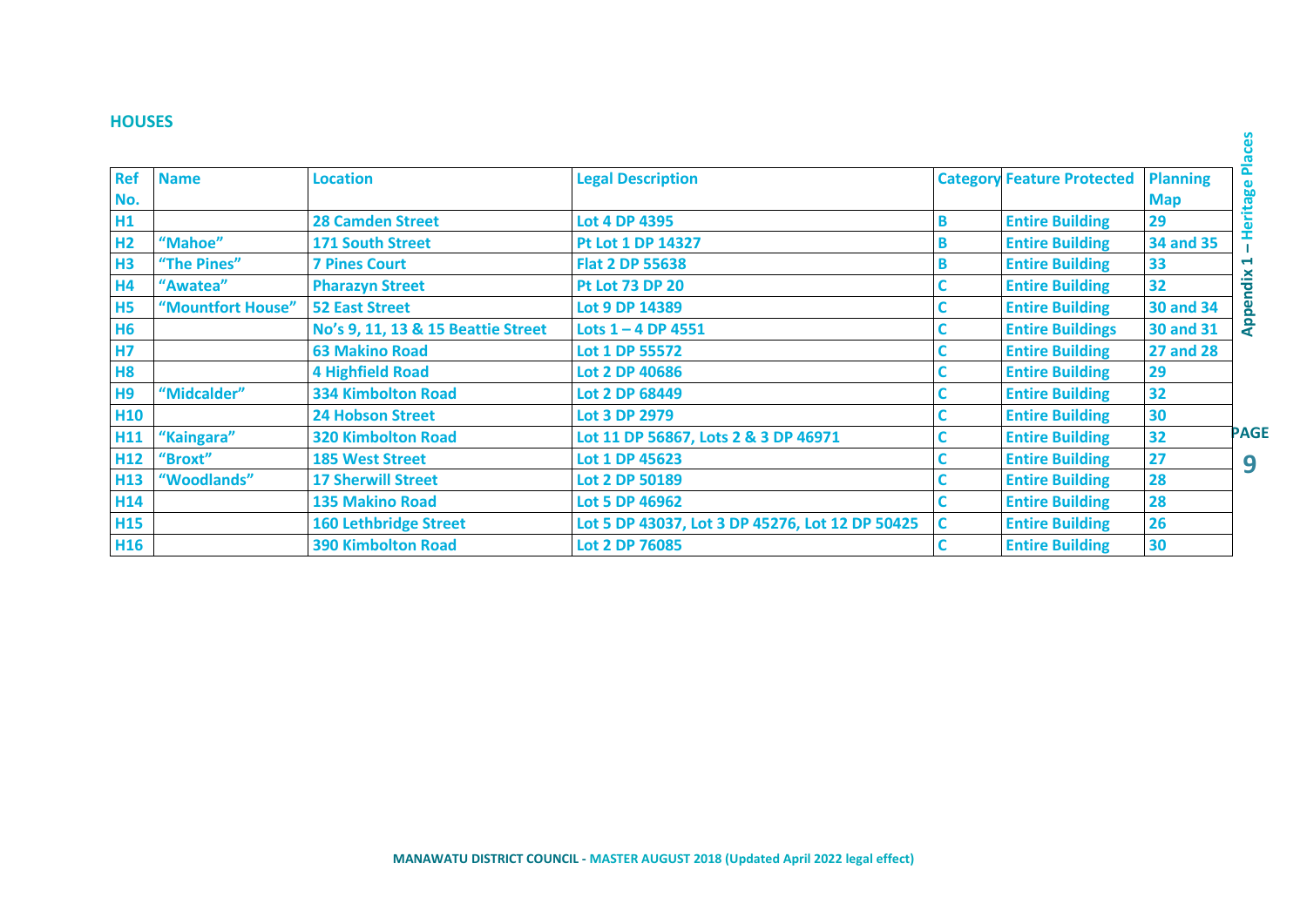### **RURAL HOUSES AND BUILDINGS**

**Appendix 1 - Heritage Places L** – **Heritage Place** PAGE<br>10<br>
10 **– Heritage Places**

<span id="page-13-0"></span>

| <b>Ref No.</b>  | <b>Name</b>                                    | <b>Location</b>                 | <b>Legal Description</b>                             | <b>Category</b>       | <b>Feature Protected Planning</b> |                  |
|-----------------|------------------------------------------------|---------------------------------|------------------------------------------------------|-----------------------|-----------------------------------|------------------|
| <b>RH1</b>      | "Pukemarama"<br><b>Homestead and Stables</b>   | <b>Rosina Road</b>              | Pt Lots 8 & 18 DP 660                                | B                     | <b>Entire Buildings</b>           | <b>Map</b><br>14 |
| RH <sub>2</sub> | "Omatangi" (Burrell's)                         | <b>Kimbolton Road</b>           | Lot 1 DP 81076                                       | C                     | <b>Entire Building</b>            | 11               |
| RH <sub>3</sub> | "Rangitawa"                                    | <b>Pryces Line, Halcombe</b>    | Pt Lot 3 DP 46                                       | Ċ                     | <b>Entire Building</b>            | 6                |
| RH4             | <b>Haylocks Barn</b>                           | <b>Tangimoana Road</b>          | Pt Sec 55 Block XV Rangitoto SD C                    |                       | <b>Entire Building</b>            | 10               |
| RH <sub>5</sub> | <b>Voss Farmhouse</b>                          | <b>SH 56 / Karere Road</b>      | <b>Pt Sec 30 Karere Block</b>                        |                       | <b>Entire Building</b>            | 19               |
| RH <sub>6</sub> | "Cluny Park"                                   | <b>Rangitikei Line</b>          | <b>Lot 2 DP 18783</b>                                | <b>C</b> (Stables are | <b>Entire Buildings</b>           | 15               |
| RH <sub>7</sub> | <b>Wharekoa (McOviney</b><br><b>Residence)</b> | <b>No.1 Line</b>                | Lot 1 DP 34162                                       | $\vert B \vert$<br>Ċ  | <b>Entire Building</b>            | 19               |
| RH <sub>8</sub> | <b>Woolarah</b>                                | 781 Rangitikei Line             | Pt Lot 1 DP 57023, Lot 1 DP<br>79494                 | Ċ                     | <b>Entire Building</b>            | 15               |
| RH <sub>9</sub> | <b>Klue Residence</b>                          | <b>Kaimatarau Road</b>          | Lot 1 DP 76817                                       | C                     | <b>Entire Building</b>            | 14               |
| <b>RH10</b>     | "Tawyll"                                       | <b>Tokorangi Road, Halcombe</b> | Lot 1 DP 51154                                       | Ċ                     | <b>Entire Building</b>            | 23               |
| <b>RH11</b>     | <b>Natusch House</b>                           | <b>34 Lees Road</b>             | Lot 2 DP 61209                                       | Ċ                     | <b>Entire Building</b>            | 15               |
| <b>RH12</b>     | <b>St Dominics School for</b><br>the Deaf      | <b>Campbell Road</b>            | Pt Upper Aorangi 1C1                                 | Ċ                     | <b>Entire Building</b>            | 15               |
| <b>RH13</b>     | <b>Harris Homestead</b>                        | SH 1, Sanson                    | Lot 1 DP 62079                                       | Ċ                     | <b>Entire Building</b>            | 15               |
| <b>RH14</b>     | <b>Duncan Homestead</b>                        | <b>Greenaway Road, Rongotea</b> | <b>Pt Lot 2 DP 77893</b>                             | Ċ                     | <b>Entire Building</b>            | 15               |
| <b>RH15</b>     | "Stromness"                                    | 214 Rongotea Road               | <b>Sec 42 Douglas District</b>                       | Ċ                     | <b>Entire Building</b>            | 14               |
| <b>RH16</b>     | "Arotai"                                       | <b>Haynes Line Beaconsfield</b> | <b>Lot 9 DP 19345</b>                                | Ċ                     | <b>Entire Building</b>            | 11               |
| <b>RH17</b>     | "Ashdene"                                      | <b>SH 54, Stormy Point</b>      | <b>Sec 3 Block XI Ongo Survey</b><br><b>District</b> | Ċ                     | <b>Entire Building</b>            | 7                |
| <b>RH18</b>     | "Pukera"                                       | <b>Williamson Road</b>          | Lot 1 DP 44695                                       | Ċ                     | <b>Entire Building</b>            | $\overline{7}$   |
| <b>RH19</b>     | "Ross Home"                                    | <b>Kimbolton Road, Kiwitea</b>  | <b>Lot 3 DP 72668</b>                                | Ċ                     | <b>Entire Building</b>            | 12               |
| <b>RH20</b>     | "Ryani"                                        | <b>Perry Line</b>               | <b>Section 201 Sandon Township</b>                   | C                     | <b>Entire Building</b>            | $\overline{7}$   |
| <b>RH21</b>     | "Shanwood"                                     | 99 Waituna Valley Road          | Pt Section 14 Block XV Ongo SD C                     |                       | <b>Entire Building</b>            | $\overline{7}$   |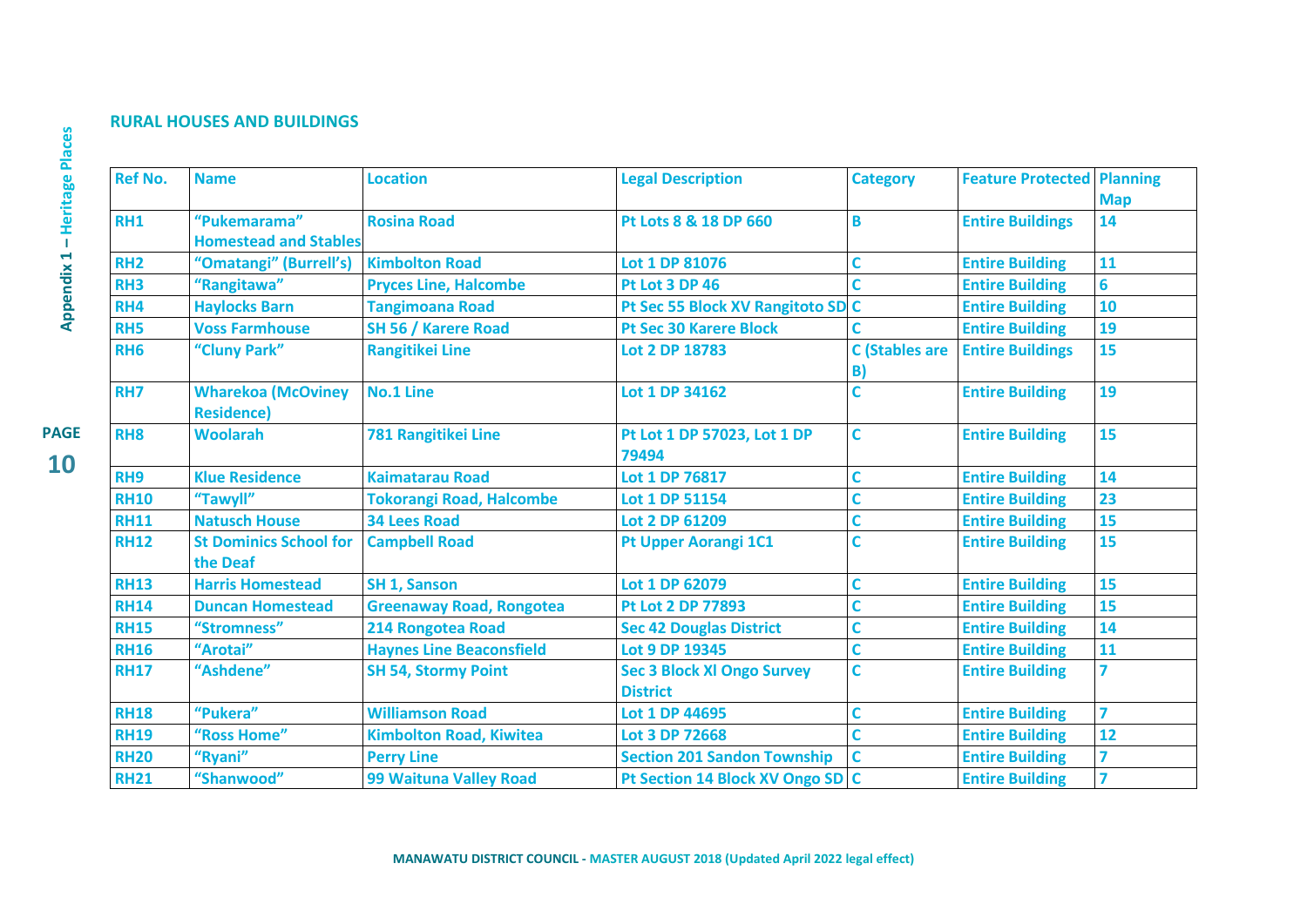| <b>RH22</b> | "Brooklands"                 | <b>Kimbolton Road, Cheltenham</b>                   | Lot 3 DP 59681             | <b>Entire Building</b> | 44        |
|-------------|------------------------------|-----------------------------------------------------|----------------------------|------------------------|-----------|
|             | <b>Homestead</b>             |                                                     |                            |                        |           |
| <b>RH23</b> | "Komano"                     | <b>1650 Kimbolton Road</b>                          | Lot 1 DP 66137             | <b>Entire Building</b> | <b>11</b> |
| <b>RH24</b> | <b>Konini Homestead</b>      | 1644 SH 54, Waituna West                            | Lot 1 DP 71928             | <b>Entire Building</b> |           |
| <b>RH25</b> | "Mahoe"                      | <b>263 McKays Line</b>                              | <b>Part Lot 1 DP 61626</b> | <b>Entire Building</b> | <b>11</b> |
| <b>RH26</b> | <b>Saunders Woolshed</b>     | <b>Saunders Road, Glen Oroua</b>                    | Lot 3 DP 72430             | <b>Entire Building</b> | 19        |
| <b>RH27</b> | "Williamsons Whare"          | <b>Williamson Road East, Waituna</b><br><b>West</b> | Lot 3 DP 31654             | <b>Entire Building</b> |           |
| <b>RH28</b> | <b>Valerie Corpe's House</b> | 291 Haynes Line, Beaconsfield                       | Lots 281 282 DP 96         | <b>Entire Building</b> | <b>11</b> |
| <b>RH29</b> | <b>Parkes House</b>          | <b>Napier Road, Whakarongo</b>                      | <b>Pt Lot 54 DP 215</b>    | <b>Entire Building</b> | <b>16</b> |

### **OBJECTS AND MEMORIALS**

<span id="page-14-0"></span>

| Ref No.        | Name                                                | Location                    | Legal Description             | Category     | Feature                 | Planning Map |
|----------------|-----------------------------------------------------|-----------------------------|-------------------------------|--------------|-------------------------|--------------|
|                |                                                     |                             |                               |              | Protected               |              |
| O1             | Halcombe War Memorial                               | Stanway Road, Halcombe      | $N/A$ – Road Reserve          | B            | Entire Memorial   24    |              |
| 02             | <b>Feilding War Memorial</b>                        | Manchester Square           | $N/A$ – Road Reserve          | B            | Entire Memorial 31      |              |
| O <sub>3</sub> | Mt Stewart Memorial                                 | SH <sub>3</sub>             | Pt Sec 344 Town of Sandon     | C            | Entire Memorial 15      |              |
| O <sub>4</sub> | Makino Footbridge                                   | Hobson Street, Feilding     | Lot 239 DP 19                 |              | Entire Structure   30   |              |
| O <sub>5</sub> | <b>Boer War Memorial</b>                            | Manchester Square, Feilding | $N/A$ – Road Reserve          |              | Entire Memorial 31      |              |
| O <sub>6</sub> | Rongotea War Memorial                               | Douglas Square, Rongotea    | $N/A$ – Road Reserve          |              | Entire Memorial 38      |              |
| <b>O7</b>      | <b>Memorial Gates</b>                               | Kimbolton Domain            | Pt Section 265 DP 781         |              | Entire Memorial   22    |              |
| O <sub>8</sub> | <b>Rowland Memorial</b>                             | Dampneys Road               | Lot 1 DP 85825                |              | Entire Memorial   19    |              |
| O <sub>9</sub> | Rangiwahia War                                      | Rangiwahia Road, Rangiwahia | Pt Sec 61 Rangiwahia Township | $\mathsf{C}$ | Entire Memorial 20      |              |
|                | Memorial                                            |                             |                               |              |                         |              |
| 010            | <b>Memorial Gates</b>                               | Old Sanson School           | Lot B DP 13                   |              | Entire Memorial 36      |              |
| O11            | <b>Water Trough</b>                                 | Kimbolton Road, Feilding    | $N/A$ – Road Reserve          |              | <b>Water Trough</b>     | 11           |
| O12            | <b>Hitching Rail</b>                                | Stanway Road, Halcombe      | $N/A$ – Road Reserve          |              | <b>Hitching Rail</b>    | 24           |
| 013            | <b>Cylinder Piles to Bridge</b><br>over Oroua River | Apiti Road                  | $N/A$ – Road Reserve          |              | <b>Entire Structure</b> | 8            |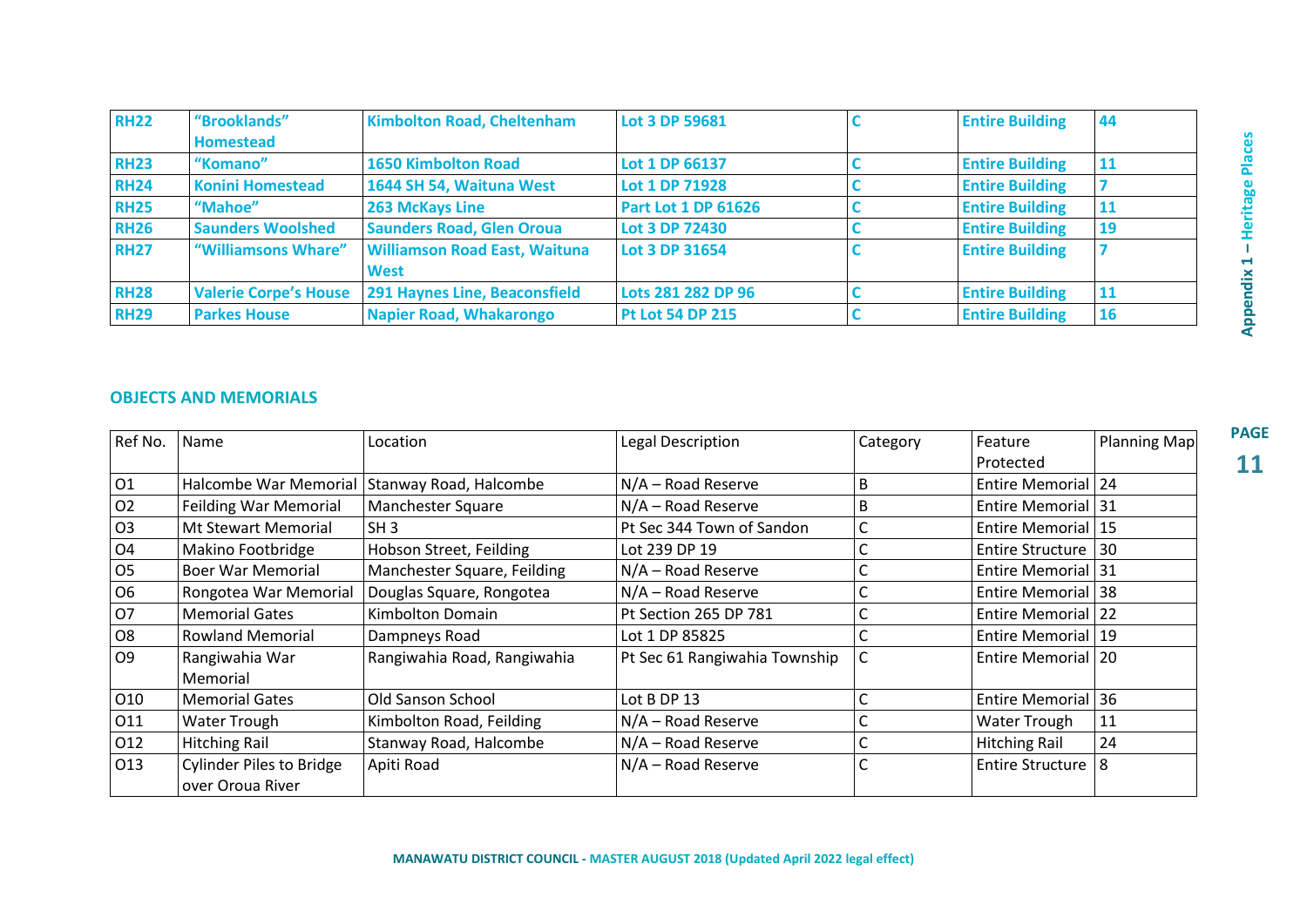| O14             | <b>Hitching Post</b>               | 25 Kimbolton Road, Feilding                             | N/A - Road Reserve                          |   | <b>Hitching Post</b>  | 31 |
|-----------------|------------------------------------|---------------------------------------------------------|---------------------------------------------|---|-----------------------|----|
| 015             | Old Opiki Toll Bridge              | Rangitane Road                                          | Pt Lower Aorangi 3H9 Pt Lot 6 DP C<br>10926 |   | Entire Structure   19 |    |
| 016             | Apiti War Memorial                 | Makoura Road, Apiti                                     | Section 100 Town of Apiti                   |   | Entire Memorial 21    |    |
| O <sub>17</sub> | airfield at Hato Paora<br>property | Concrete Plinth - original   Kimbolton Road, Cheltenham | Lot 16 DP 73                                |   | Concrete Plinth   11  |    |
| 018             | Glen Oroua War<br>Memorial         | Sansons Road                                            | Lot 12 DP 2557                              |   | Entire Memorial   15  |    |
| 019             | Rangiotu War Memorial              | <b>SH 56</b>                                            | Pt Rangitikei-Manawatu B4, DP<br>5009       | С | Entire Memorial 19    |    |

### **MARAE BUILDINGS**

<span id="page-15-0"></span>

| <b>Ref No. Name</b> |                                | <b>Location</b>        | <b>Legal Description</b>                  | <b>Planning Map</b> |
|---------------------|--------------------------------|------------------------|-------------------------------------------|---------------------|
| M1                  | <b>Te Rangimarie</b>           | <b>SH 56, Rangiotu</b> | <b>Pt Rangitikei-Manawatu B4, DP 5009</b> | 19                  |
| M <sub>2</sub>      | <b>Tokorangi Meeting House</b> | <b>Tokorangi Road</b>  | Reu Reu No.1 Sec 8A Blk IV Rangitoto SD 6 |                     |
| M <sub>3</sub>      | <b>Te Hiiri Meeting House</b>  | <b>Pryces Line</b>     | Pt Reu Reu 2G1 Blk VII Rangitoto SD       | <b>10</b>           |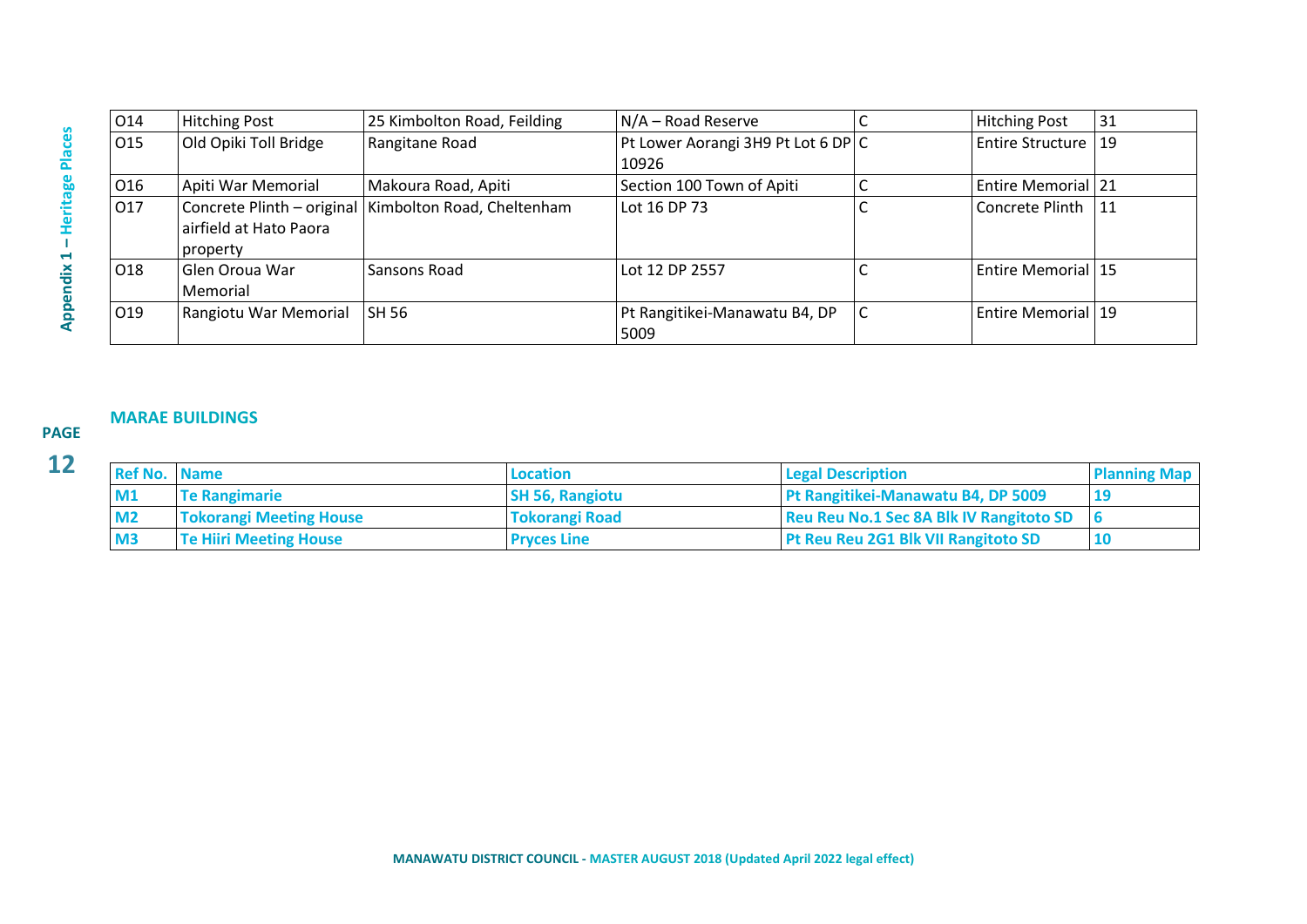### **CHURCHES AND COMMUNITY BUILDINGS**

<span id="page-16-0"></span>

| Ref            | Name                                                  | Location                        | Legal Description                             | Category | Feature Protected Planning |                |
|----------------|-------------------------------------------------------|---------------------------------|-----------------------------------------------|----------|----------------------------|----------------|
| No.            |                                                       |                                 |                                               |          |                            | Map            |
| C1             | St Johns Church, Feilding                             | Camden Street / Church Street   | Lot 3 DP 161                                  | Α        | <b>Entire Building</b>     | 29             |
| C <sub>2</sub> | St Michael & All Angels Church   Makino Road, Stanway |                                 | Pt Lot 51 DP 85                               | B        | <b>Entire Building</b>     | 11             |
| C <sub>3</sub> | St Simon & St Jude                                    | 9 Ouse Street, Rongotea         | Lot 3 DP 54893, Secs 73 & 74 DP 160           | B        | <b>Entire Building</b>     | 38             |
| C4             | St Thomas' Church                                     | Acourt Street, Sanson           | Lot 194 DP 13                                 | B        | <b>Entire Building</b>     | 36             |
| C <sub>5</sub> | <b>St Pauls Church</b>                                | Kimbolton Road, Cheltenham      | Lot 2 Block III DP 134                        | B        | <b>Entire Building</b>     | 44             |
| C <sub>6</sub> | St Marys Church                                       | <b>Beaconsfield Valley Road</b> | Pt Sec 179 Sandon Township                    | B        | <b>Entire Building</b>     | $\overline{7}$ |
| C7             | St Joseph's Church                                    | Pryces line, Kakariki           | ReuReu 2G1B, Block VIII Rangitoto SD          | B        | <b>Entire Building</b>     | 10             |
| C <sub>8</sub> | <b>Feilding Courthouse</b>                            | Cnr Kimbolton Road / Stafford   | Sec 251 Blk XIV Oroua SD                      | B        | <b>Entire Building</b>     | 30 and 31      |
|                |                                                       | <b>Street</b>                   |                                               |          |                            |                |
| C <sub>9</sub> | <b>St Andrews Church</b>                              | <b>Feilding Road Colyton</b>    | Pt Lot 12A DP 154                             | С        | <b>Entire Building</b>     | 16             |
| C10            | St Barnabas Church                                    | Rangiwahia Road, Rangiwahia     | Sec 46 Rangiwahia Township                    | С        | <b>Entire Building</b>     | 20             |
| C11            | <b>Church of St Saviour</b>                           | Main Road, Kimbolton            | Lot 48 Pt Lot 47 DP 650                       | C        | <b>Entire Building</b>     | 22             |
| C12            | Church of St Agnes                                    | Perry Line, Kiwitea             | Pt Rural Sec 230 Sandon Township, Pt DP   C   |          | <b>Entire Building</b>     | 12             |
|                |                                                       |                                 | 4658                                          |          |                            |                |
| C13            | Komako Church                                         | Pohangina Valley East Road      | Lot 1 of Pt 1 Run 47 Block III Pohangina SD C |          | <b>Entire Building</b>     | 13             |
| C14            | <b>Dunnolly School</b>                                | Dunnolly Road                   | Sec 340 Town of Sandon                        | C        | <b>Entire Building</b>     | $\overline{7}$ |
| C15            | Waituna West School Building                          | Waituna Valley Road             | Sec 20 Blk XV Ongo SD                         | C        | Original                   | 43             |
|                |                                                       |                                 |                                               |          | Schoolhouse                |                |
| C16            | <b>Beaconsfield School</b>                            | <b>Beaconsfield Valley Road</b> | Sec 365 Town of Sandon                        | C        | Original                   |                |
|                |                                                       |                                 |                                               |          | Schoolhouse                |                |
| C17            | "Paorangi" Hato Paora College                         | Kimbolton Road, Cheltenham      | Lot 16 DP 73                                  | C        | Paorangi                   | 11             |
| C18            | <b>Public Library</b>                                 | Edwards Street, Kimbolton       | Pt Sec 3 Block XIII Apiti SD                  |          | <b>Entire Building</b>     | 22             |
| C19            | Halcombe Hall                                         | Willoughby Street, Halcombe     | Lot 356 DP 42                                 | C        | <b>Entire Building</b>     | 24             |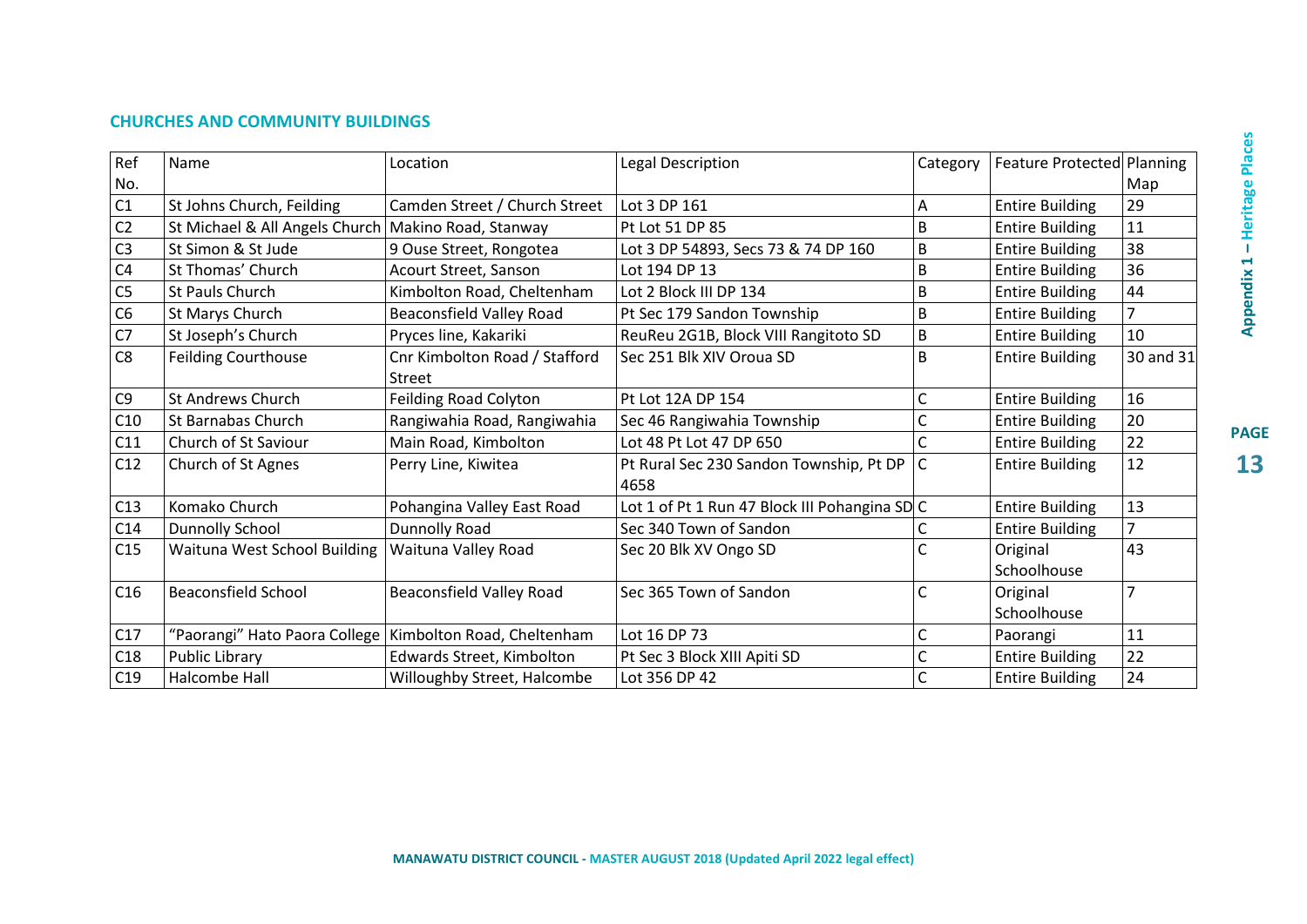# **APPENDIX 1F – SITES WITH HERITAGE VALUE**

### **Refer Rule A2.3**

### **ARCHAEOLOGICAL SITES**

NB: Authority to destroy or modify any archaeological site is required from the NZ Historic Places Trust under the Historic Places Act 1993.

<span id="page-17-1"></span><span id="page-17-0"></span>

|    | <b>Ref No. Type of Site</b> | <b>Location</b>                                |            | <b>Map Grid Reference</b> |     |
|----|-----------------------------|------------------------------------------------|------------|---------------------------|-----|
| 1  | <b>Maori Paa</b>            | (Mangamahoe), McDonnell Road                   | <b>S23</b> | 098                       | 074 |
| 2  | Paa                         | (Poutu Pa), Poutu Road                         | <b>S23</b> | 085                       | 039 |
| 3  | <b>Pa and Village</b>       | (Puketotara Pa), Manawatu River, Rangiotu      | <b>S24</b> | 157                       | 828 |
| 4  | Pa                          | <b>Napier Road</b>                             | <b>T24</b> | 415                       | 967 |
| 5  | Pit / Whare                 | Rangitikei River - Rosina Road                 | <b>S23</b> | 055                       | 002 |
| 6  | <b>Flax Stripper</b>        | Rangitikei River - Rosina Road                 |            | 050                       | 001 |
| 7  | <b>Midden</b>               | <b>McDonell Road</b>                           |            | 106                       | 087 |
| 8  | <b>Pits</b>                 | Tangimoana Road near Makowhai Stream           |            | 094                       | 027 |
| 9  | <b>Ovens</b>                | <b>Pine Road (Taonui Stream)</b>               |            | 291                       | 010 |
| 10 | <b>Ovens</b>                | <b>Pine Road (Taonui Stream)</b>               |            | 288                       | 005 |
| 11 | <b>Shell Middens</b>        | <b>Coastal Dunes, North of Himatangi Beach</b> | <b>S24</b> | 993                       | 950 |
| 12 | <b>Midden</b>               | <b>Coastal Dunes, North of Himatangi Beach</b> |            | 996                       | 946 |
| 13 | <b>Midden</b>               | <b>Coastal Dunes, North of Himatangi Beach</b> |            | 999                       | 947 |
| 14 | <b>Midden</b>               | <b>Coastal Dunes, North of Himatangi Beach</b> |            | 997                       | 944 |
| 15 | <b>Midden</b>               | <b>Coastal Dunes, North of Himatangi Beach</b> |            | 996                       | 936 |
| 16 | <b>Midden</b>               | <b>Coastal Dunes, North of Himatangi Beach</b> |            | 997                       | 943 |
| 17 | <b>Midden</b>               | <b>Coastal Dunes, North of Himatangi Beach</b> |            | 995                       | 929 |
| 18 | <b>Midden</b>               | <b>Coastal Dunes, North of Himatangi Beach</b> |            | 995                       | 918 |
| 19 | <b>Midden</b>               | <b>Coastal Dunes, North of Himatangi Beach</b> |            | 995                       | 927 |
| 20 | <b>Midden</b>               | <b>Coastal Dunes, North of Himatangi Beach</b> |            | 998                       | 924 |
| 21 | <b>Midden</b>               | <b>Coastal Dunes, North of Himatangi Beach</b> |            | 998                       | 928 |
| 22 | <b>Midden</b>               | <b>Coastal Dunes, North of Himatangi Beach</b> |            | 999                       | 930 |
| 23 | <b>Midden</b>               | <b>Coastal Dunes, North of Himatangi Beach</b> |            | 999                       | 931 |
| 24 | <b>Shell Middens</b>        | <b>Coastal Dunes, North of Himatangi Beach</b> |            | 995                       | 908 |

**MANAWATU DISTRICT COUNCIL - MASTER AUGUST 2018 (Updated April 2022 legal effect)**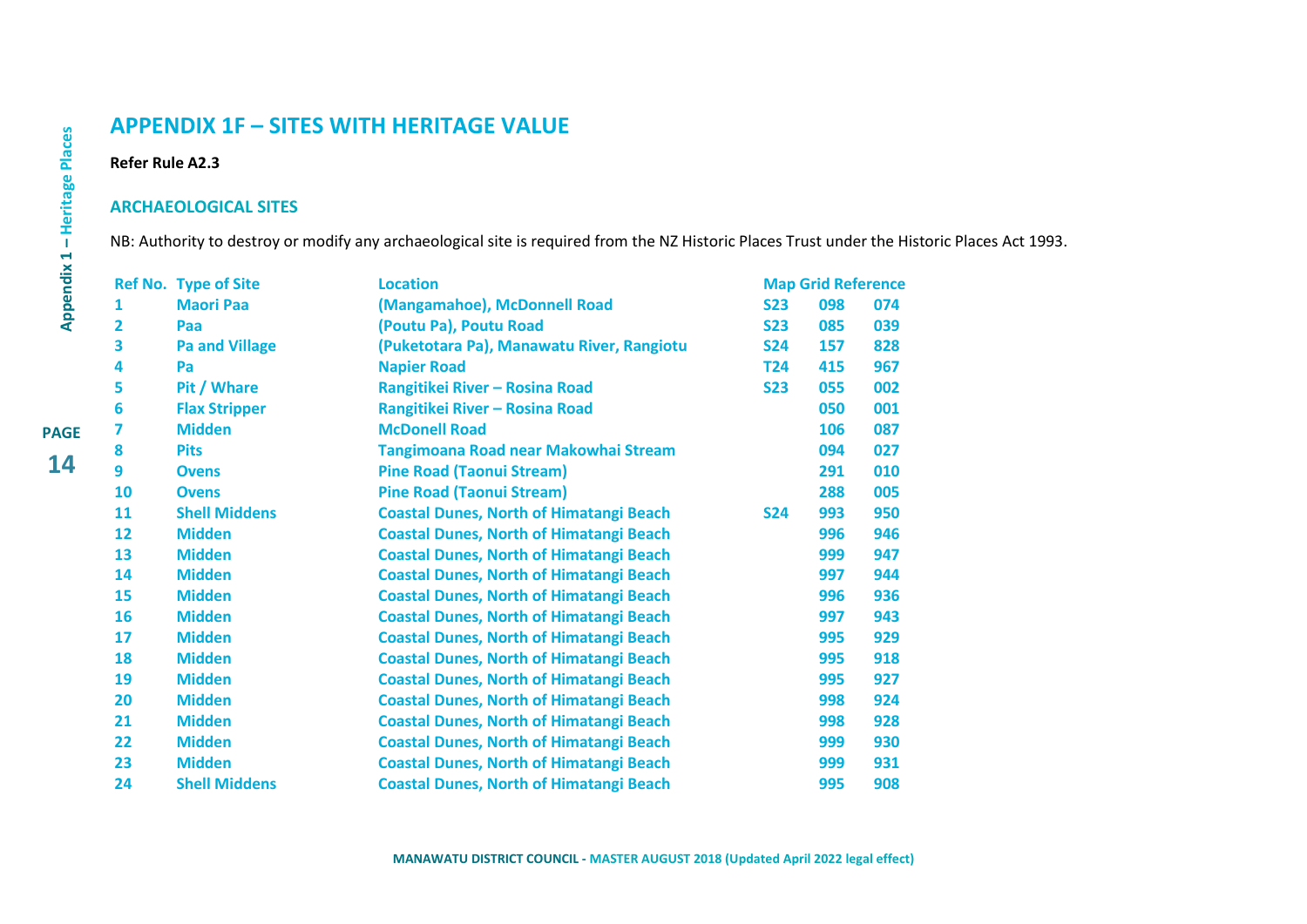|    | <b>Ref No. Type of Site</b> | <b>Location</b>                             | <b>Map Grid Reference</b> |     |     |  |
|----|-----------------------------|---------------------------------------------|---------------------------|-----|-----|--|
| 25 | <b>Middens</b>              | <b>Near Puke Puke Lagoon</b>                |                           | 019 | 937 |  |
| 26 | <b>Shell Midden</b>         | <b>Puketotara Road</b>                      |                           | 162 | 835 |  |
| 27 | <b>Midden</b>               | <b>Coast, South of Himatangi Beach</b>      |                           | 000 | 896 |  |
| 28 | <b>Midden</b>               | <b>Coast, South of Himatangi Beach</b>      |                           | 999 | 897 |  |
| 29 | <b>Midden</b>               | <b>Coast, South of Himatangi Beach</b>      |                           | 999 | 894 |  |
| 30 | <b>Midden</b>               | <b>Coast, South of Himatangi Beach</b>      |                           | 998 | 895 |  |
| 31 | <b>Midden</b>               | <b>Coast, South of Himatangi Beach</b>      |                           | 997 | 896 |  |
| 32 | <b>Midden</b>               | <b>End of Whale Road</b>                    |                           | 051 | 974 |  |
| 33 | <b>Midden</b>               | <b>Puketotara Road</b>                      |                           | 142 | 833 |  |
| 34 | <b>Storage Pitt</b>         | <b>Tangimoana Road</b>                      |                           | 054 | 989 |  |
| 35 | <b>Hearth</b>               | <b>Between Whale and Omanuka Roads</b>      |                           | 072 | 950 |  |
| 36 | <b>Flax Mill</b>            | <b>Rangitane Road</b>                       |                           | 195 | 832 |  |
| 37 | <b>Railway Bridge</b>       | SH 56, Longburn                             |                           | 267 | 885 |  |
| 38 | <b>Midden</b>               | <b>Oroua River near Manawatu confluence</b> |                           | 166 | 827 |  |
| 39 | <b>Findspot (Adze)</b>      | <b>Rangitikei Valley Road</b>               | <b>T22</b>                | 332 | 318 |  |
| 40 | <b>Adze Findspot</b>        | Pohangina River, north of Takapari Road     | T23                       | 617 | 238 |  |
| 41 | <b>Adze Findspot</b>        | <b>Piripiri Road</b>                        |                           | 637 | 256 |  |
| 42 | <b>Adze Findspot</b>        | Dundas Creek / Pohangina River confluence   |                           | 525 | 127 |  |
| 43 | <b>Oven</b>                 | <b>Dundas Creek</b>                         |                           | 523 | 123 |  |
| 44 | <b>Adze Findspot</b>        | <b>Ohinetapu Stream, Awahou</b>             |                           | 547 | 122 |  |
| 45 | <b>Terraces</b>             | <b>Napier Road</b>                          |                           | 404 | 960 |  |
| 46 | <b>Hearth</b>               | <b>Newbury Line</b>                         |                           | 313 | 999 |  |

This list of archaeological sites is from the NZ Archaeological Association file of Recorded Sites. It has been compiled from individual surveys over time, and is not the result of a systematic survey of the District. There will be other archaeological sites that have not been recorded. The existence of a recorded site often indicates that it is likely that there will be further sites nearby. The sites are located by the grid reference, which is the southwest corner of a 100 metre square. Further information can be obtained from the NZ Archaeological Association.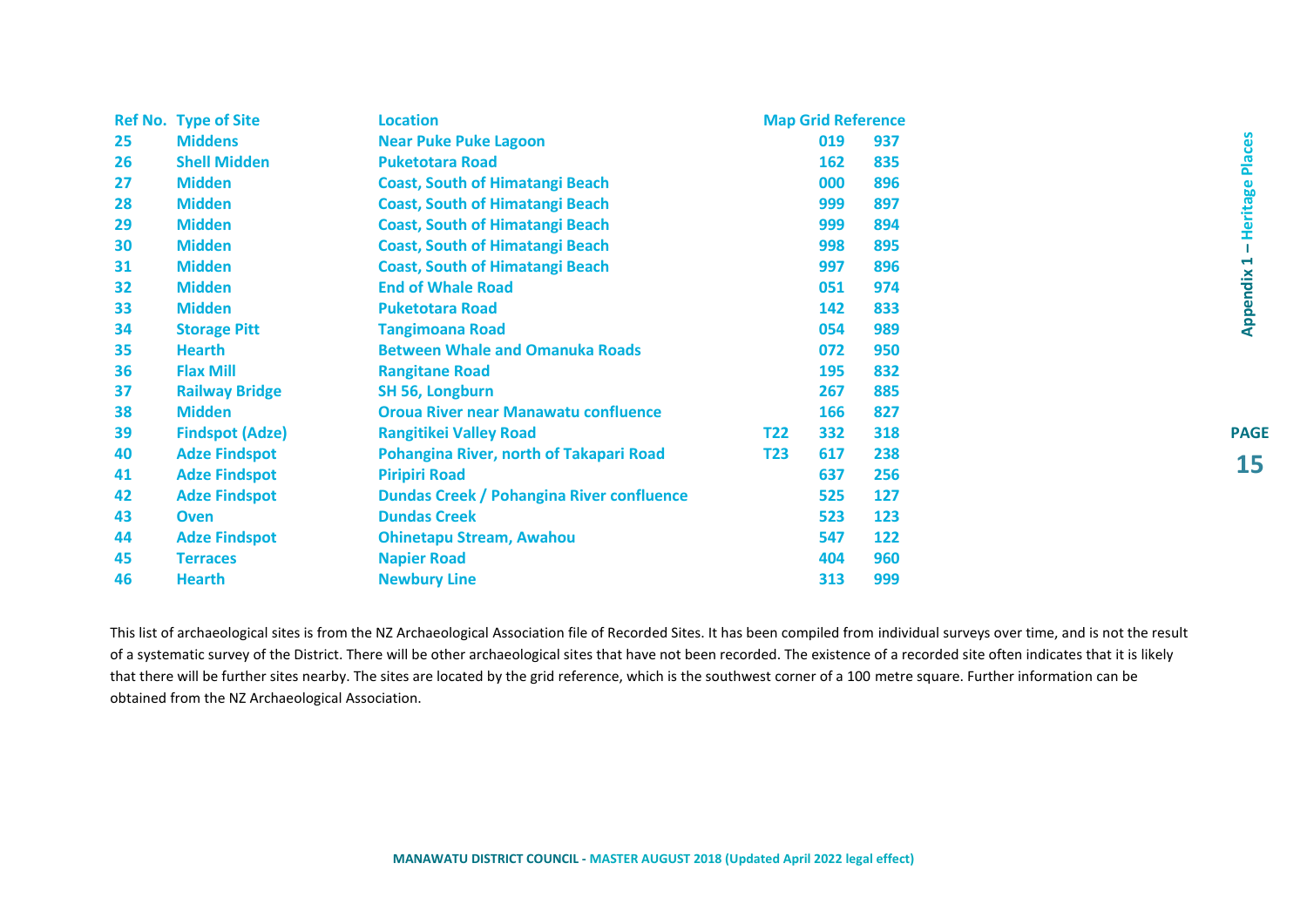### **CEMETERIES**

**Appendix 1 - Heritage Places L** – **Heritage Place** PAGE<br>16<br>16 **– Heritage Places**

<span id="page-19-0"></span>

| Ref | <b>Name</b>                               | Location               | Legal Description                                      | Category | <b>Planning Map</b> |
|-----|-------------------------------------------|------------------------|--------------------------------------------------------|----------|---------------------|
| No. |                                           |                        |                                                        |          |                     |
|     | <b>Feilding Cemetery</b>                  | Lethbridge Road        | Lot 50 Pt Lot 45 DP 21, Lot 1 DP 77268, Lot 1 DP 22476 | A        | 11                  |
|     | Apiti Cemetery                            | Ridge Road             | Sec 41B Subn 1 of 41A Block XI Apiti Survey District   | A        | 8                   |
| 3   | Pohangina Cemetery                        | Kuku Street            | Pt Sec 17 Pohangina Suburban                           | A        | 12                  |
| 4   | Rongotea Cemetery                         | Leen Road              | Sec 20A DP 514                                         | A        | 15                  |
| 5   | Sanson Cemetery                           | Cemetery Road          | Pt Lot 2 of Sec 152 Town of Sandon                     | A        | 10                  |
| 6   | Rangiwahia Cemetery                       | Miangaroa Street       | Sec 12A Block III Apiti Survey District                | A        | 20                  |
|     | Waituna West Cemetery Waituna Valley Road |                        | Pt Sec 17 Block XV Ongo Survey District                | A        | 43                  |
| 8   | St Michael & All Angles                   | Makino Road, Stanway   | Pt Lot 51 DP 85                                        | A        | 11                  |
|     | <b>Church Cemetery</b>                    |                        |                                                        |          |                     |
| 9   | Old Settlers Cemetery                     | Rangiwahia Road,       | Pt Sec 100 Block XIII Apiti Survey District            | A        | 8                   |
|     |                                           | Kimbolton              |                                                        |          |                     |
| 10  | <b>Halcombe Cemetery</b>                  | Halcombe Road          | Lot 98 DP 41 Sec 6 Block X Oroua Survey District       | A        | 10                  |
| 11  | <b>Bunnythorpe Cemetery</b>               | <b>Maple Street</b>    | Sec 1142 Town of Bunnythorpe                           | A        | 37                  |
| 12  | Kiwitea Cemetery                          | Perry Line             | Pt Rural Sec 230 Town of Sandon, Pt DP 4658            | A        | 12                  |
| 13  | Hikungarara Urupa                         | Whitemans Road, Ohakea | Ohinepuhiawe 141C                                      | A        | 10                  |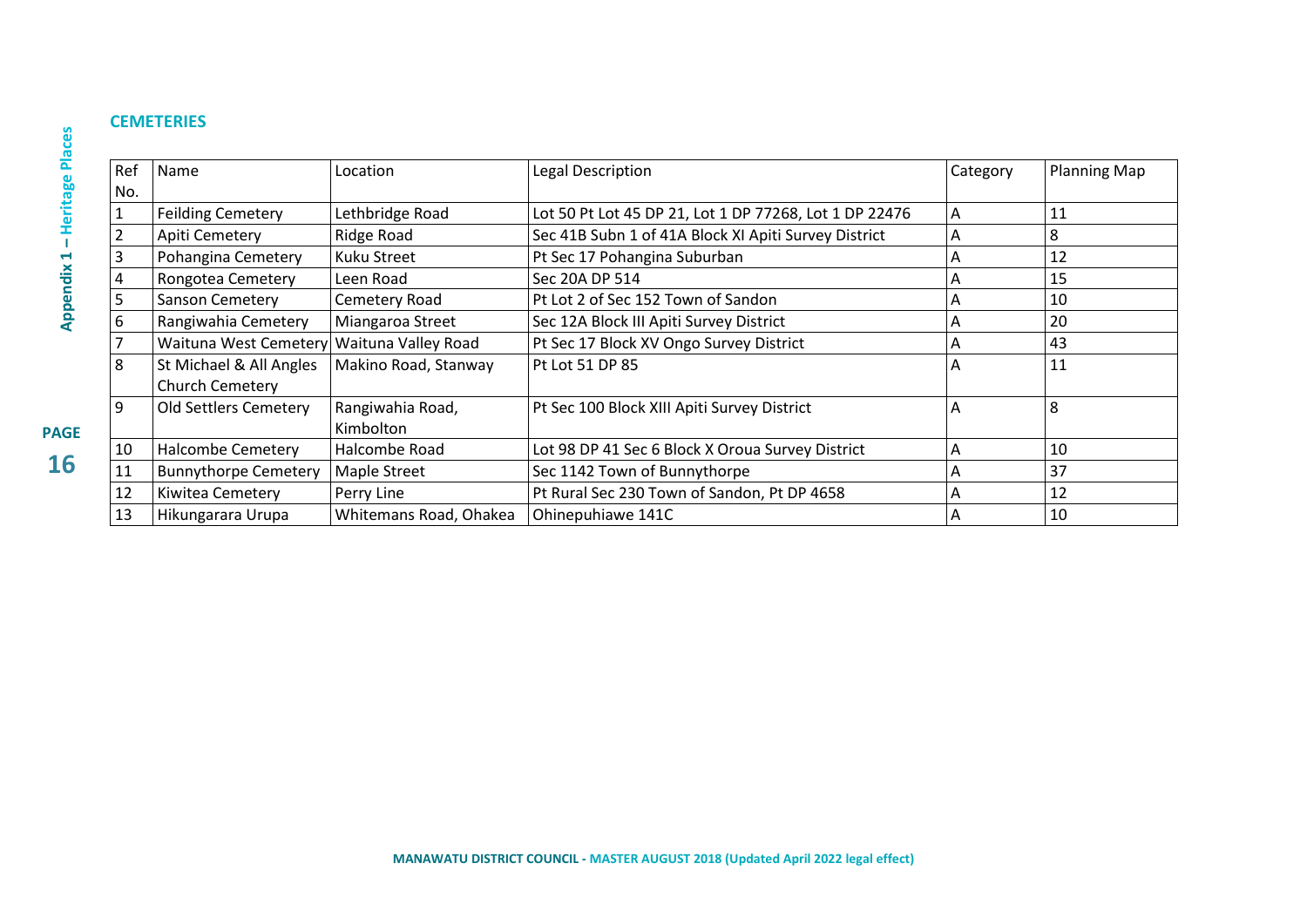<span id="page-20-0"></span>**Appendix 1G – [DELETED PC46]**

<span id="page-20-1"></span>**Appendix 1H – [DELETED PC46]**

PAGE 17 **PAGE** 17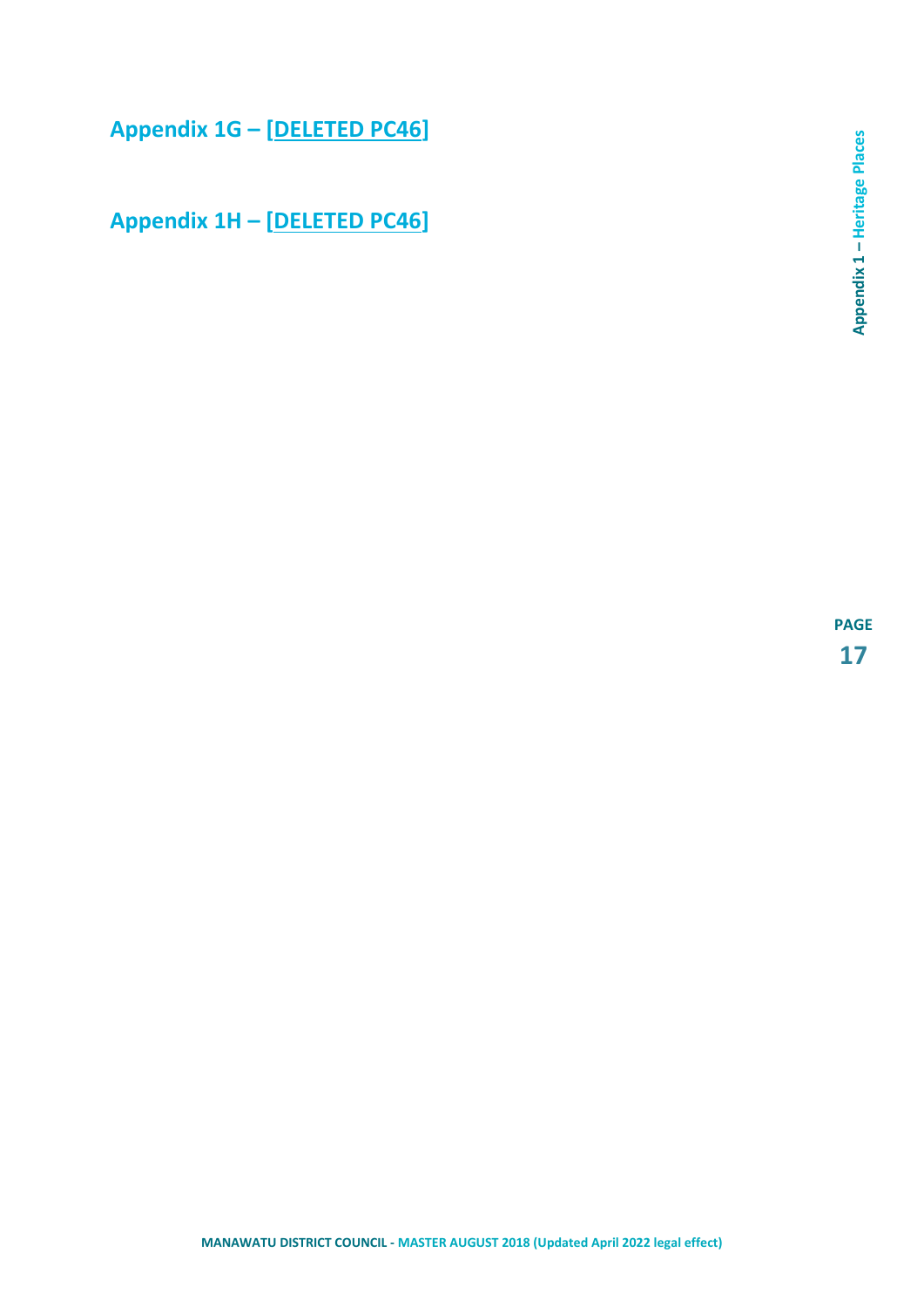# <span id="page-21-0"></span>**APPENDIX 1I – CRITERIA FOR ASSESSING THE SIGNIFICANCE OF NATURAL AREAS**

Refer Rules A1.3.4 A) and C3.2.1 C).

### **Purpose of Plan Criteria**

**Council** will use the criteria set out below to:

- a) Help assess applications for assistance with fencing and enhancement of particular **natural area**s under **Council**'s proposed heritage incentives programme.
- b) Assess requests from landowners and others to include specific **natural area**s in Appendix 1, to protect any **natural area** via covenant under the Reserves Act 1978, or to place a heritage order over a particular area.
- c) Assess whether an **esplanade strip** for conservation purposes is warranted in terms of Rule C3.2.1.
- d) Assess applications for discretionary or non-complying land use or subdivision consents which have potential **effect**s on **natural area**s, including applications to modify the areas listed in Appendix 1B under Rule A2.3. (Refer also Rule A1.3.4 a. xiv).
- e) Assess applications for subdivision consent where the Plan's rules require protection of a **natural area** as a condition of approval (Refer Rules C1.3.1 a. i) and C2.4.1 j.).
	- f) Consider acquiring **natural area**s depending on the merits of the particular case.

### **Criteria**

Whether the **natural area** concerned:

- 1) Contains indigenous ecosystems that are poorly represented in the ecological district\*.
- 2) Contains an indigenous ecosystem that is typical of the character of the ecological district.
- 3) Contains associations of indigenous species which are unusual for their abundance or diversity within the ecological district.
- 4) Supports ecosystems or indigenous species that are rare, vulnerable, or endangered within an ecological district or nationally (including areas of exotic vegetation).
- 5) Forms part of a complex of habitat which aids the maintenance or recovery of threatened species, e.g. is part of a linking corridor or buffer area.
- 6) Makes an important contribution towards the habitat requirements of indigenous species other than those regarded as threatened.
- 7) Is largely in its natural state.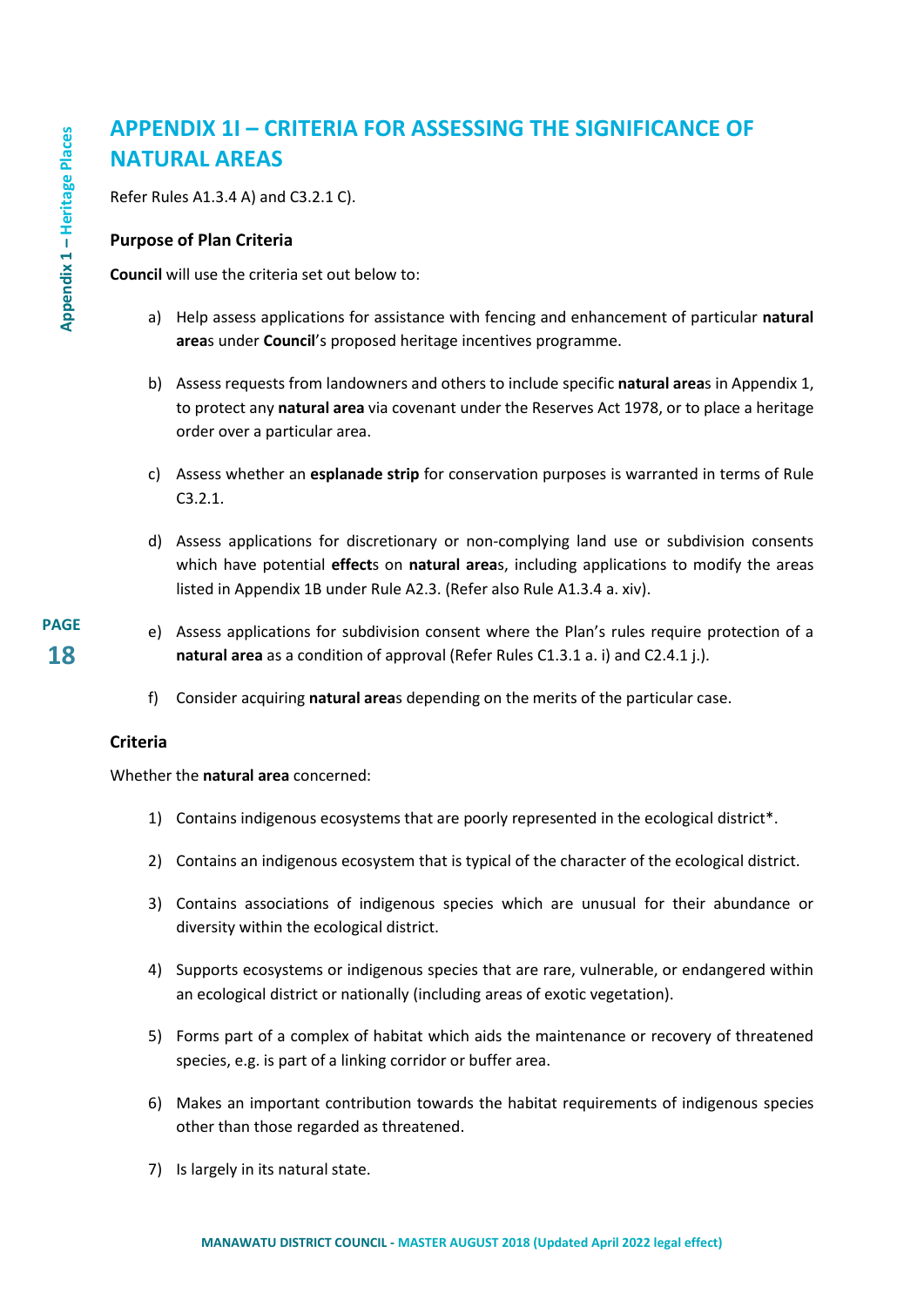- 8) Has a significant role in linking **natural area**s by providing part of a corridor or buffer **zone** between other **natural area**s or the coast.
- 9) Contains physical landforms or geology which is nationally or regionally uncommon.
- 10) Is of a sufficient size for the natural processes occurring there to be ecologically selfsustaining, or have the potential to reach this state.
- 11) Has met the criteria to be set aside under covenant or statute for preservation or protection, or identified as a Recommended Area for Protection (RAP) or Site of Special Biological Interest (SSBI) by the Department of Conservation.
- 12) Has significant landscape, scenic, recreational or aesthetic qualities.
- 13) Has potential for habitat or ecosystem restoration, including the possibility of expanding its size for regeneration, or
- 14) Has conservation benefits such as the maintenance of water quality or in-stream habitat, or soil conservation benefits.

The areas listed in Appendix 1B all meet these criteria to varying degrees. The Category A forest areas have been identified by DoC's RAP survey as being the most significant among them.

**\***Ecological districts are distinguished by a combination of factors, including climate, geology, landform, soils and biological features that form a recognisable ecological pattern different to that of neighbouring areas. The Manawatu District Council's area includes part of five ecological districts, namely the Foxton (sand country), Manawatu Plains, Rangitikei (hill country), North Manawatu Gorge, and Ruahine ecological districts.

# **19**<br>AGE<br>19 **PAGE** 19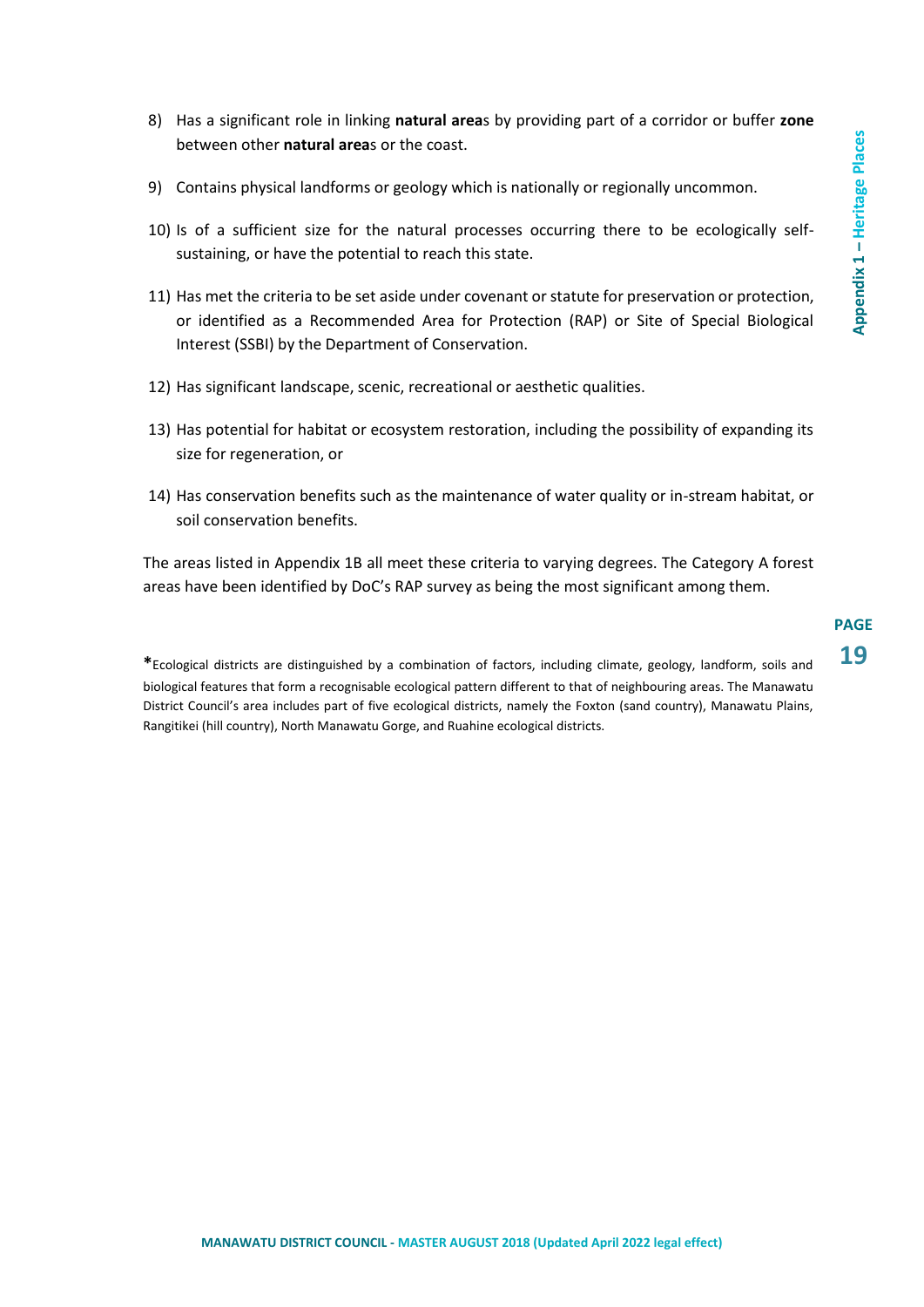# <span id="page-23-0"></span>**APPENDIX 1J – CLEARANCE OF INDIGENOUS VEGETATION**

Refer Rules B3.1.1, B7.1.1.

NB: This rule shall not apply to the heritage places listed in Appendices 1A or 1B of the Plan. Rules on the modification of these places are instead contained in Rule A2.3.

### <span id="page-23-1"></span>**PERMITTED**

- 1. Clearance, modification or harvesting of **indigenous vegetation** shall be a permitted activity if it meets any one of Rules a) to f) below:
	- a) The activity is limited to wind thrown trees or trees that have become dangerous to human life or property.
	- b) The activity is limited to **indigenous vegetation** which has been planted and managed specifically for the purpose of harvesting or clearance.
	- c) The activity is limited to **indigenous vegetation** that occurs underneath exotic plantation forestry.
	- d) The activity is associated with the operation and maintenance or minor upgrading of existing utilities, but excluding their expansion.
	- e) The activity is necessary for the maintenance of existing tracks, or existing structures such as farm troughs and fencelines.
	- f) The activity is limited to clearance, modification or harvesting of an agricultural or horticultural crop, (including grazing pasture).
- 2. Clearance, modification or harvesting of **indigenous vegetation** (except the clearance, modification or harvesting of **indigenous vegetation** listed in 3 below) shall also be a permitted activity if it meets any one of Rules a) to c) below:
	- a) The activity is limited to vegetation consisting of early successional manuka, kanuka, bracken or ring fern which has grown naturally from previously cleared land (i.e. regrowth) in the period up to 10 years before the date of clearance and modification.
	- b) The activity does not include:
		- i. An area of **indigenous vegetation** over one hectare with an average canopy height of at least 6m; or
		- ii. An area of **indigenous vegetation** of 5ha or greater which has an actual or emerging predominance of indigenous tree species of any height (where 'tree species' is any species which may attain a diameter at breast height of 30cm or greater).
	- c) The activity is limited to no more than 50m3 of timber per 10 year period per certificate

**20Appendix 1 PAGE** 20